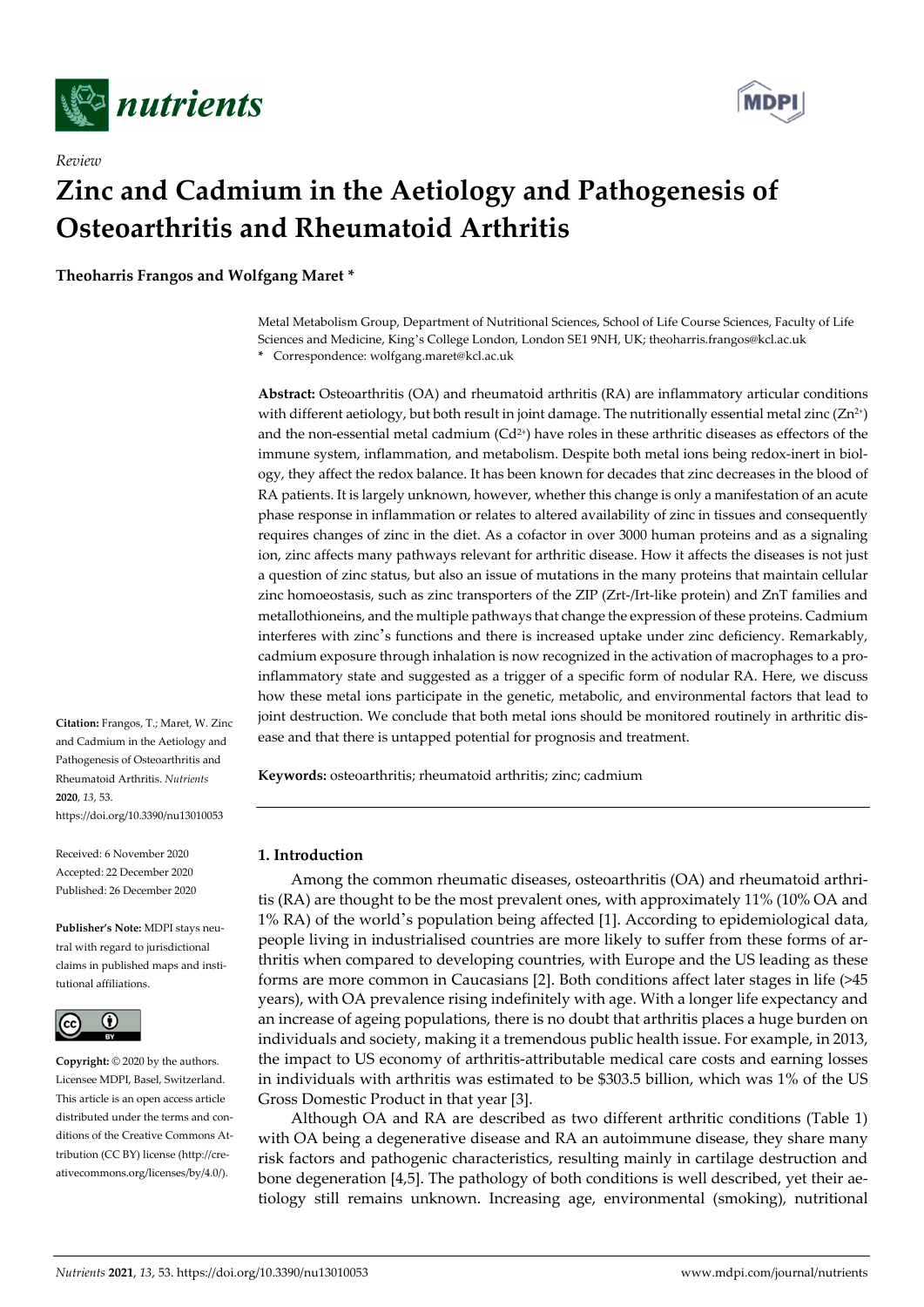(diet), and hormonal (female gender) factors, obesity, genetics, and epigenetics seem to trigger the activation of the synovium with release of pro-inflammatory cytokines into the synovial fluid of the joint leading to chronic inflammation (synovitis). As a result, joints are affected by inflammation in both conditions causing swelling, pain, stiffness, and eventually destruction, which in many cases lead to disability.

RA is a heterogeneous disease and as such it has different types and subtypes. The presence of autoantibodies (seropositivity) or their absence (seronegativity) determines the overall type of RA. The first type is associated with formation of immune complexes by rheumatoid factor antibodies (RF), and antibodies against post-translationally modified proteins such anti-citrullinated protein antibodies (ACPAs), and the more recently discovered antibodies against carbamylated [6] and acetylated proteins [7], and manifests with more severe symptoms and joint damage, and increased mortality [8,9]. On the other hand, three different subtypes of RA are mainly determined by the levels of synovial and systemic inflammation (high, low, mixed) based on histology and gene expression profiles [10]. Another distinct subtype only recently postulated is a form of nodular RA, which is characterized by pulmonary rheumatoid nodule formation and generation of RA-associated autoantibodies caused by cadmium inhalation [11].

Apart from cadmium involved in nodular RA, zinc is thought to be involved in arthritis as it has an essential role in the innate and adaptive parts of the immune system, in regulating different aspects of the inflammatory response, and in bone growth and regeneration [12–14]. Evaluation of zinc content in the hair of non-smoking and smoking RA patients has shown significantly decreased zinc concentrations and significantly increased cadmium concentrations in the latter [15]. Similarly, the total zinc levels in the sera of RA sufferers were low and negatively correlated with the levels of secreted pro-inflammatory markers [16,17]. Yet, a comprehensive overview of RA from a medical perspective does not mention these metal ions at all [18]. In this review, therefore, we attempt to explain this discrepancy and discuss the involvement of these metals in the pathogenesis of arthritis.

|                              | Osteoarthritis                                                                                                        | <b>Rheumatoid Arthritis</b>                                                                                                              |
|------------------------------|-----------------------------------------------------------------------------------------------------------------------|------------------------------------------------------------------------------------------------------------------------------------------|
| Onset                        | Progressive, >40 years of age                                                                                         | Rapid, 20–50 years of age                                                                                                                |
| Type of disease              | Degenerative (wear and tear)                                                                                          | Autoimmune                                                                                                                               |
| Types of joints              | Overused or weight-bearing joints, Uni-<br>or Bilateral                                                               | Small joints of hands and feet, but may<br>involve large joints and spine, Symmet-<br>rical/Bilateral                                    |
| Morning stiffness            | $< 20$ min                                                                                                            | >1 h                                                                                                                                     |
| Pathophysiology              | Loss of cartilage, Subchondral hyper-<br>trophy, cysts and sclerosis, Osteophytes<br>present; Decrease of joint space | Inflammation of synovial membrane<br>(extra-articular manifestations), Osteo-<br>phytes absent, Joint destruction                        |
| Systemic symptoms            |                                                                                                                       | Anaemia, Fatigue, Weight loss, Osteo-<br>penia                                                                                           |
| Common Blood Bio-<br>markers | Normal ESR*<br>Normal to slightly elevated CRP <sup>**</sup><br>Absence of RF<br>Absence of ACPAs                     | Normal to elevated ESR <sup>*</sup><br>Normal to elevated CRP <sup>**</sup><br>Presence or absence of RF<br>Presence or absence of ACPAs |
|                              |                                                                                                                       |                                                                                                                                          |

**Table 1.** Differences between osteoarthritis and rheumatoid arthritis.

\* Erythrocyte Sedimentation Rate; \*\* C-Reactive Protein.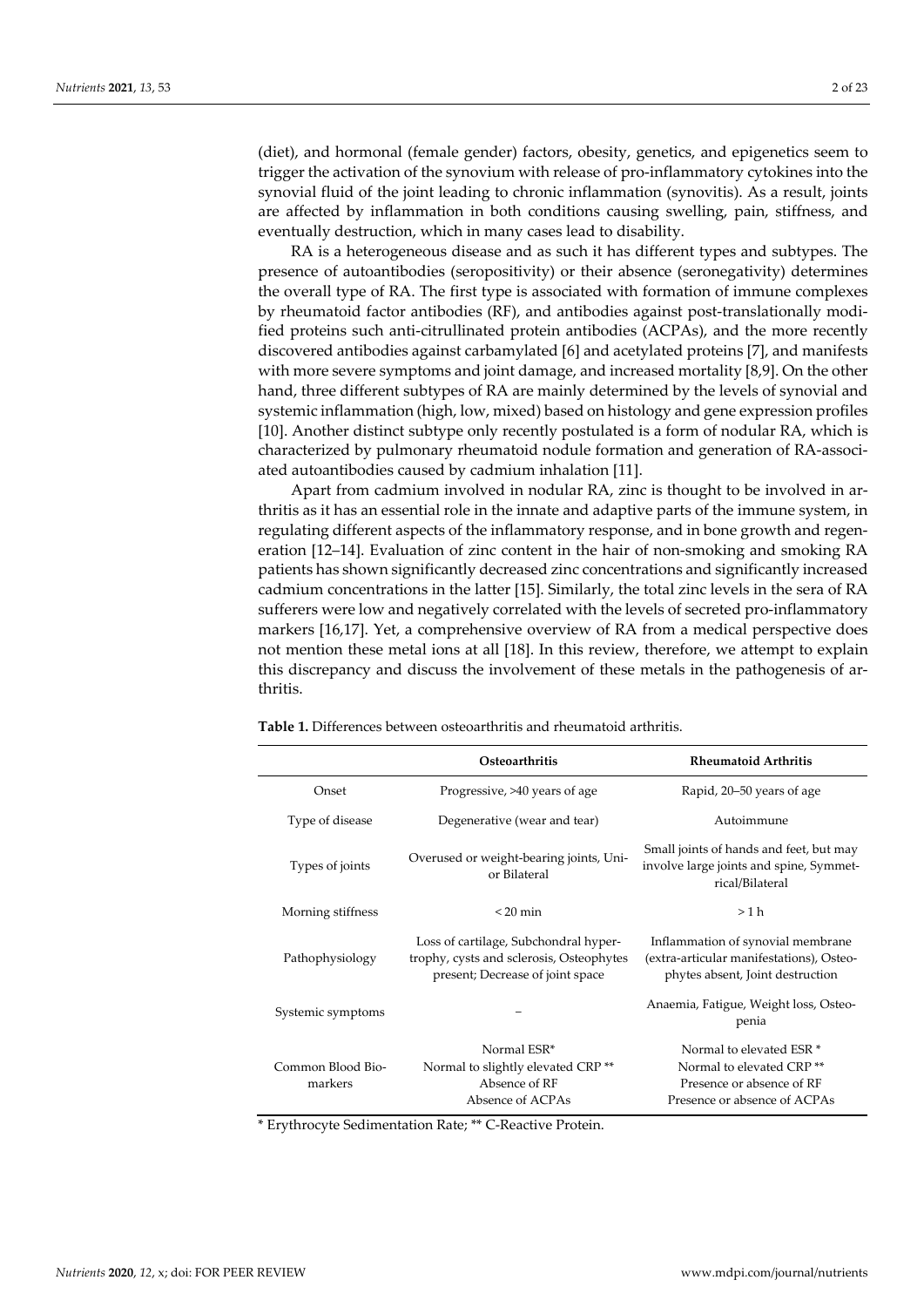## **2. Zinc and Cadmium in Inflammation and Autoimmunity**

Inflammation is the essential response of the innate immune system to a trauma/injury or an infection in order to protect the host from tissue damage or a spread of the infection. Both RA and OA present with an early and late unresolved inflammatory response of the joints (synovitis), respectively, which often results in joint destruction. RA, in contrast to OA, is an autoimmune disease. Growing evidence points at key roles of zinc in the pathogenesis of both conditions as zinc is involved in many inflammatory and immune processes and tissue homoeostasis. Much as zinc deficiency has adverse effects, exposure to cadmium also has adverse effects. Cadmium exerts some of its effects through inhibiting thiol-containing antioxidant enzymes and thus changing the redox balance.

#### *2.1. Inflammation*

In humans, two classes of zinc transporters, the ZIP (Zrt-/Irt-like proteins, SLC39A) and ZnT (SLC30A) families with a total of 24 proteins, regulate cellular zinc. ZIP transporters pass zinc from the extracellular fluid or from intracellular vesicles into the cytoplasm, while ZnT transporters facilitate movement of zinc out to the extracellular space or sequestration of cytoplasmic zinc into intracellular compartments. A dozen metallothioneins (MTs), small, cysteine-rich, metal-binding proteins, also have a function in controlling cellular zinc, and they bind cadmium tightly [19]. MTs have a critical role in infections, immunity, and inflammation [20]. All these proteins are integrated into the cellular signal transduction network.

Inflammation can trigger an acute phase response that removes zinc (and iron, but not copper) from the plasma. Involved in this reaction is interleukin (IL) 1β produced from macrophages, cortisol produced in the adrenal gland and adrenocorticotropic hormone (ACTH) produced in the pituitary gland. IL-1β, via induction of nitric oxide (NO), induces Zip14 in the liver and leads to sequestration of zinc [21]. Glucocorticoids and several cytokines such as IL-1β, IL-6 in particular, and tumour necrosis factor- $\alpha$  (TNF- $\alpha$ ) induce MT [22].

A study addressing the regulation of zinc homoeostasis during OA onset and progression found ZIP8 markedly increased in osteoarthritic human chondrocytes as compared to normal ones, making it an important metal transporter among ZIPs under these conditions [23]. Conversely, suppression of ZIP8 in murine OA chondrocytes protects from cartilage degradation. Yet, proportional addition of zinc to both RA and OA synoviocytes modifies ZIP8 expression, indicating that ZIP8 functions enhance the pathogenesis of RA and OA. These changes in zinc homoeostasis are thought to indicate a resistance of synoviocytes to a build-up of too much zinc, which would lead to their apoptosis. Intriguingly, the metal-regulatory transcription factor 1 (MTF1) seems to be a critical transcription regulator of hypoxia-inducible factor (HIF)-2 $\alpha$ , which in turn up-regulates ZIP8, increasing cellular zinc, and MTF1-dependent transcriptional activity [24]. Consequently, the ZIP8-zinc-MTF1 axis and HIF-2 $\alpha$  interact in promoting OA cartilage destruction.

MTs, on the other hand, are thought to be biomarkers of the pathogenic status of arthritis. They are elevated in rheumatoid arthritis [25,26] with MT-1 and MT-2 gene expression being associated with more severe autoimmune diseases in viable moth-eaten mice [27]. Furthermore, arthritic models such as collagen-induced arthritis (CIA) and collagen antibody-induced arthritis (CAIA) in mice showed a significant suppression of inflammatory symptoms when MT-1 was expressed intra-articularly. Intraperitoneal MT-1/-2 injections in mice decreased pro-inflammatory mediators and suppressed arthritis through tumour growth factor-β production [28]. However, as RA progresses serum levels of MTs decline, a phenomenon that is reversed by cortisone administration with the result of significantly improved symptoms [29]. Collectively, these observations demonstrate a protective and possibly a therapeutic role of MT in RA.

In both OA and RA, inflammatory cytokines such as IL-1 $\beta$  and TNF- $\alpha$  stimulate the production of matrix metalloproteinases (MMPs), such as MMP-1, -3, -8, -9, -13, and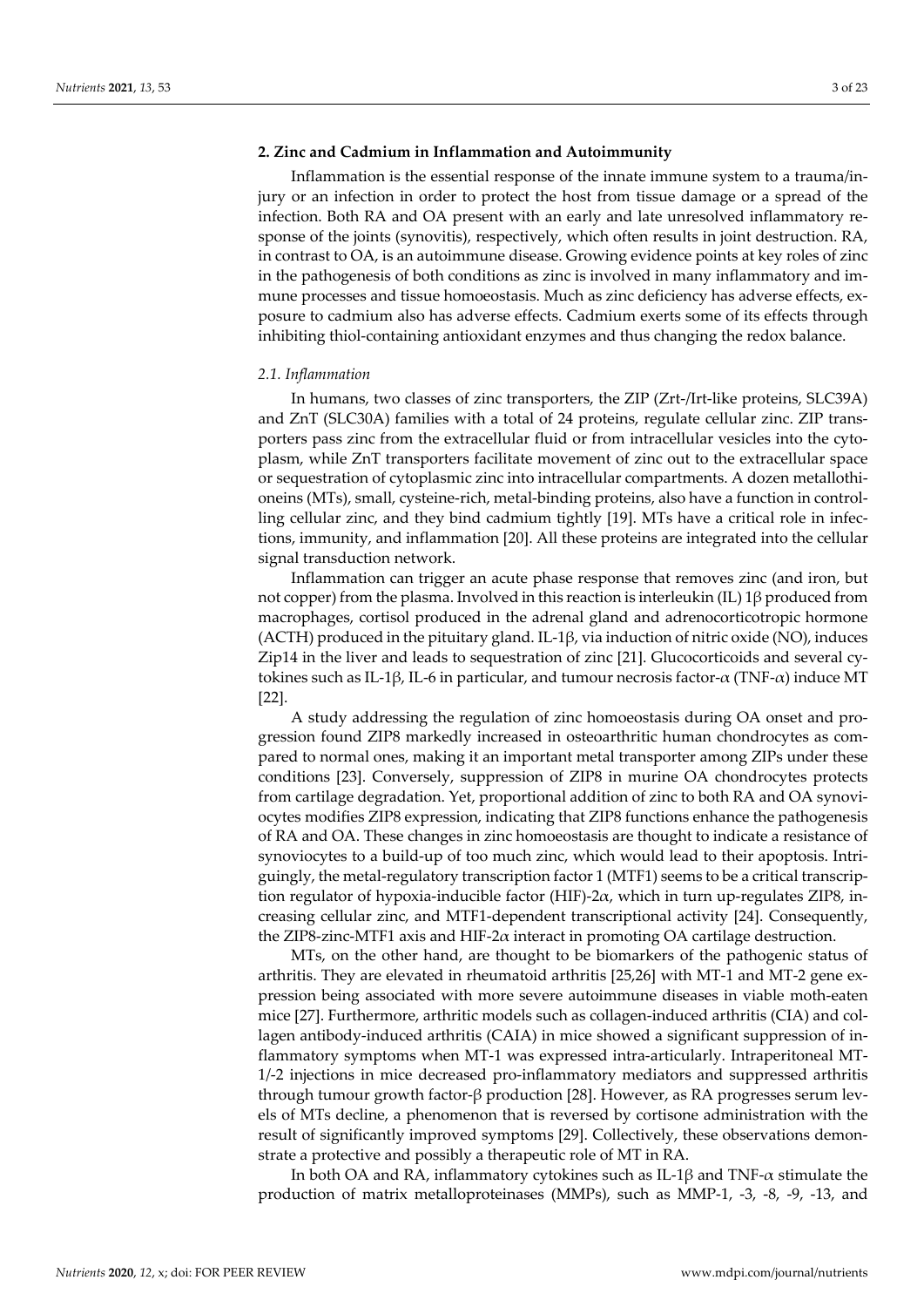ADAMTS5 [30–35]. MMPs are a family of zinc-dependent proteins, which accumulate in the synovium during inflammation and have a central role in cartilage destruction in arthritis [36]. Among the MMPs involved in cartilage degradation, MMP-13 is the primary MMP expressed by chondrocytes and synovial cells in human OA and RA. It cleaves type II, IX, X collagen and other extracellular matrix components (e.g., fibronectin, aggrecan, fibromodulin). In murine OA chondrocytes, inhibition of MMP-13 activity by targeting ZIP8 regulation with miR-488 (microRNA found in chondrocytes) recovers chondrocyte differentiation/cartilage development [37].

## *2.2. Autoimmunity*

RA is an autoimmune disease that leads to extra-articular manifestations primarily affecting the lining membrane of the joints, the synovium. The systemic effects of the disease seem to take place at its very onset. To date, no cause has been identified although several possibilities have been suggested. One factor could be a perturbation of zinc metabolism as zinc has critical cellular and molecular functions of zinc in both the innate and adaptive immunity and affects the susceptibility to infections [38]. Indeed, RA is strongly linked with microbial infections [39]. In this article, we discuss whether low serum zinc indicates a systemic zinc deficiency that is involved in the autoimmune aspects and pathogenesis of the disease or it is merely a pathophysiological effect, i.e., a consequence of an acute phase reaction that removes zinc from the circulation. Numerous investigations in isolated immune cells or living organisms provide now insights into how zinc deficiency or supplementation can alter both B-cell and T-cell receptor signaling. In addition to possible implication for diagnosis, whether the immune responses and the inflammation in RA can be influenced with agents that modulate zinc homoeostasis clearly is a critical aspect for management and treatment of the disease.

## *2.3. Innate Immunity*

Zinc regulates the function of macrophages and natural killer cells (NK) in many ways. For example, prolonged zinc deficiency diminishes the integrity of lysosomes, activates the nod-like receptor family pyrin domain containing 3 (NLRP3) inflammasome to produce active caspase-1 (interleukin-converting enzyme) and causes the secretion of the pro-inflammatory cytokine IL-1β secretion from macrophages [40]. In monocytes, zinc deficiency reduces the production of IL-6 and TNF- $\alpha$  [41]. IL-1 $\beta$  is an important mediator of inflammation and is involved in a variety of cellular activities, such as cell proliferation, differentiation and apoptosis. IL-6 and TNF-α also are pro-inflammatory cytokines that can be measured in the serum and the arthritic synovial fluid of patients with RA after synovial inflammation develops [42,43], hence playing a significant role in the occurrence and development of RA, more specifically in bone erosion and osteoclastogenesis (formation of bone-resorbing osteoclasts) [44,45]. However, the overall effects of zinc deficiency on the production of IL-6 and TNF- $\alpha$  remain unclear, as the results are inconsistent depending on the compound and the dose of cell-stimulation (e.g., lipopoly-saccharide (LPS) vs phytohaemagglutinin (PHA)) [46–48]. On the other hand, zinc mo-dulates endotoxin-induced (LPS) human macrophage inflammation through zinc transporter ZIP8 induction and transcription factor C/EBPβ inhibition [49].

Zinc deficiency also seems to decrease natural killer (NK) cells and thus their cytotoxic effects and the production of IL-2, which is responsible for the activation of T cells and stimulation of NK proliferation. NK cells are responsible for the first line of defense against some pathogens, but through interaction with other cells such as dendritic cells, macrophages, and T cells they contribute to autoimmune diseases such as RA [50]. The binding of nuclear factor kappa-light-chain-enhancer of activated B cells (NF-κB) to DNA is decreased in zinc deficiency [51]. This is of great interest as NF-κB signaling has a critical role in a wide range of cellular activities such as the production of anti-apoptotic factors, cell cycle regulators, cytokines and chemokines, and adhesion molecules and thus NK cell growth and differentiation, maturation of dendritic cells, differentiation of inflammatory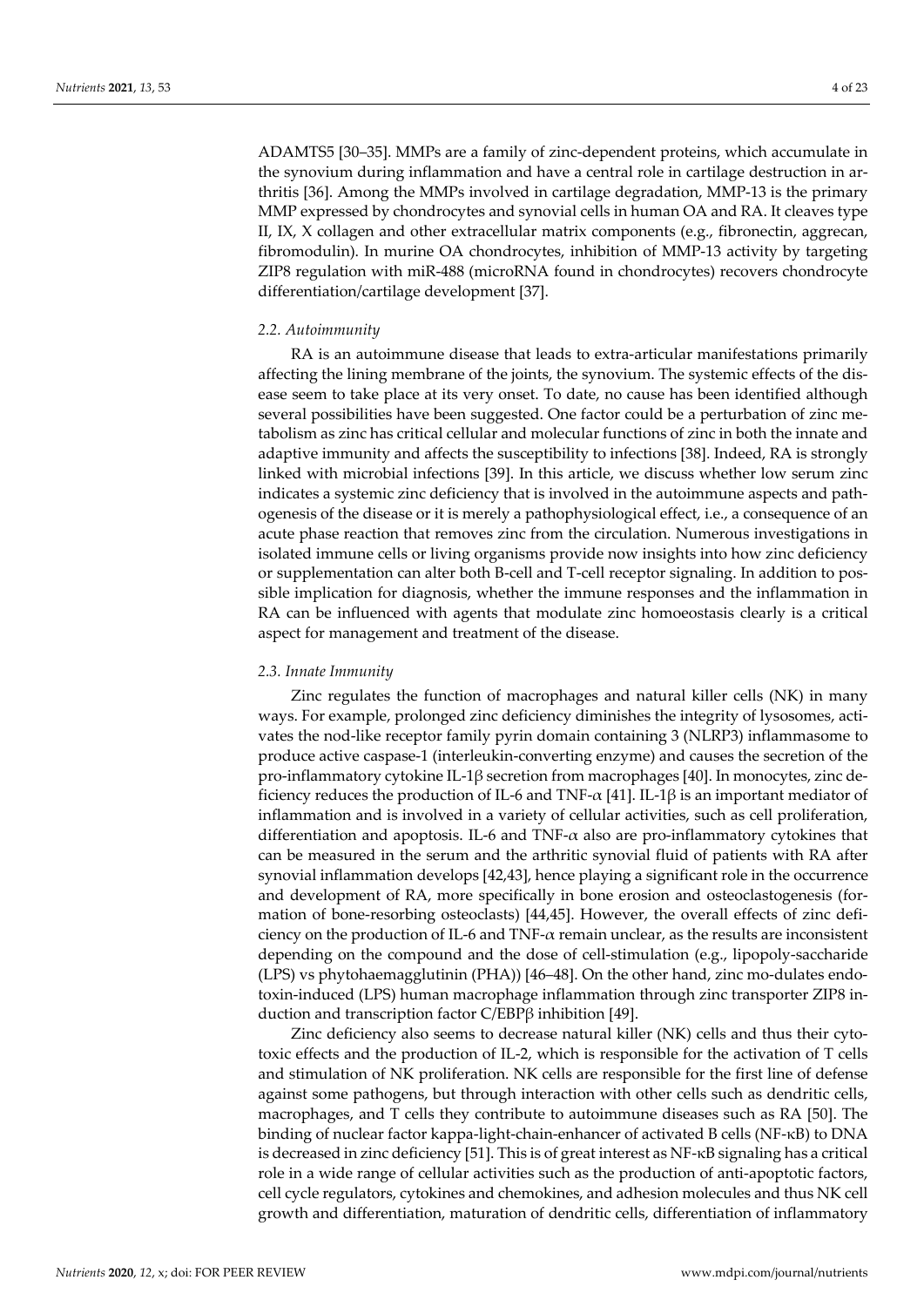T-cells, and polarization of macrophages to the pro-inflammatory state. Therefore, this pathway is an important factor in specific gene expression in response to inflammatory cytokines and oxidative stress in the pathogenesis of OA and RA [52]. Zinc has an antiinflammatory effect on the NF-κB pathway [53,54].

## *2.4. Adaptive Immunity*

Zinc is involved in the maturation of dendritic cells (DCs) in vivo [55]. DCs interface with the adaptive immune system, and during disease they may initiate autoimmune responses and stimulate T cells with resultant macrophage activation to the pro-inflammatory type and ensuing significant tissue damage. Notably, LPS stimulation decreases intracellular "free" zinc in splenic CD11c+ DCs, increases surface expression of major histocompatibility complex (MHC) II molecules, and alters ZIP6 transporter expression in splenic CD11c DCs. On the contrary, zinc supplementation or overexpression of the gene encoding ZIP6 inhibits LPS-induced up-regulation of MHC II and co-stimulatory molecules [56]. The higher expression of MHC II molecules, as also seen in zinc deficiency, is strongly involved in RA susceptibility [57].

Evidence to date also suggests that zinc inhibits a variety of pro-inflammatory responses on T cells and B cells, which confer susceptibility to autoimmune diseases such as RA. An experimental human zinc deficiency caused an imbalance between T helper 1 (Th1) cell and T helper 2 (Th2) cell responses by decreasing the production of interferon- $\gamma$  (IFN- $\gamma$ ) and IL-2 cytokines, both products of Th1, while not affecting the production of IL-4, IL-6, and IL-10 cytokines, products of Th2 [51]. Th1 cytokines are well known for their pro-inflammatory actions responsible for killing intracellular parasites and for perpetuating autoimmune disorders. IFN-γ up-regulates MHC class I and class II molecule expression. Furthermore, cytoplasmic zinc represses memory T helper 17 (Th17) cell responses in humans by inhibiting the signal of IL-1β. As a result, zinc decreases the production of IL-17 from memory Th17 cells, up-regulated by LPS stimulation, suggesting that zinc availability can affect memory CD4+ T cell responses [58]. In arthritis-prone BXD2 mice, IL-17 seems to induce effective B-cell differentiation, thus having a role in the pathogenesis of autoimmune disease [59]. It may explain why B cell development in the bone marrow is still blocked during zinc deficiency by reducing pre-B- and immature B-lymphocytes or by the zinc transporter ZIP10, setting the threshold of B cell receptor signal strength and thus controlling antibody-mediated immune responses [60]. ZIP7 also has a role in B cell receptor signaling. Hypomorphic mutations in Zip7 result in a phenotype with reduced cytoplasmic "free" zinc and in an autosomal recessive disease with a block of B cell development [61]. In CIA and CAIA models, MT-1 inhibits the differentiation of Th17 cells but favours that of Treg cells [62]. This observation emphasises the role of MT-1 in the disease as discussed in 2.1.

While the effects of induced zinc deficiency on various immune cells is well investigated, low plasma zinc levels (hypozincaemia) can be the result of an acute phase response during autoimmune disorders such as RA. Acute inflammation up-regulates ZIP14 via IL-6 [63], inducing liver sequestration of zinc and redistribution [64]. More-over, exposure of synovial cells from RA patients to IL-17 and  $TNF-\alpha$  increases the expression of zinc exporter ZnT1 and MTs and results in enhanced zinc export and in further increases of inflammation and IL-6 production. These experiments demonstrate a feedback loop between the acute phase inflammatory response and cellular zinc uptake [65].

Of critical importance is the effect that zinc has on T cell development and maturation by binding to thymulin, a nonapeptide hormone secreted by the thymus gland. Thymulin promotes T cell maturation, cytotoxic action, and IL-2 production [66]. The dependence of thymulin on zinc explains some outcomes of zinc deficiency on T cell responses. In both animal and human models, zinc deficiency is associated with thymus gland atrophy and subsequent impaired thymulin activity, which is restored by zinc supplementation. Zinc binding of thymulin and zinc dependence of its activity has been characterized [67]. Furthermore, although it is poorly understood which transporter regulates T cell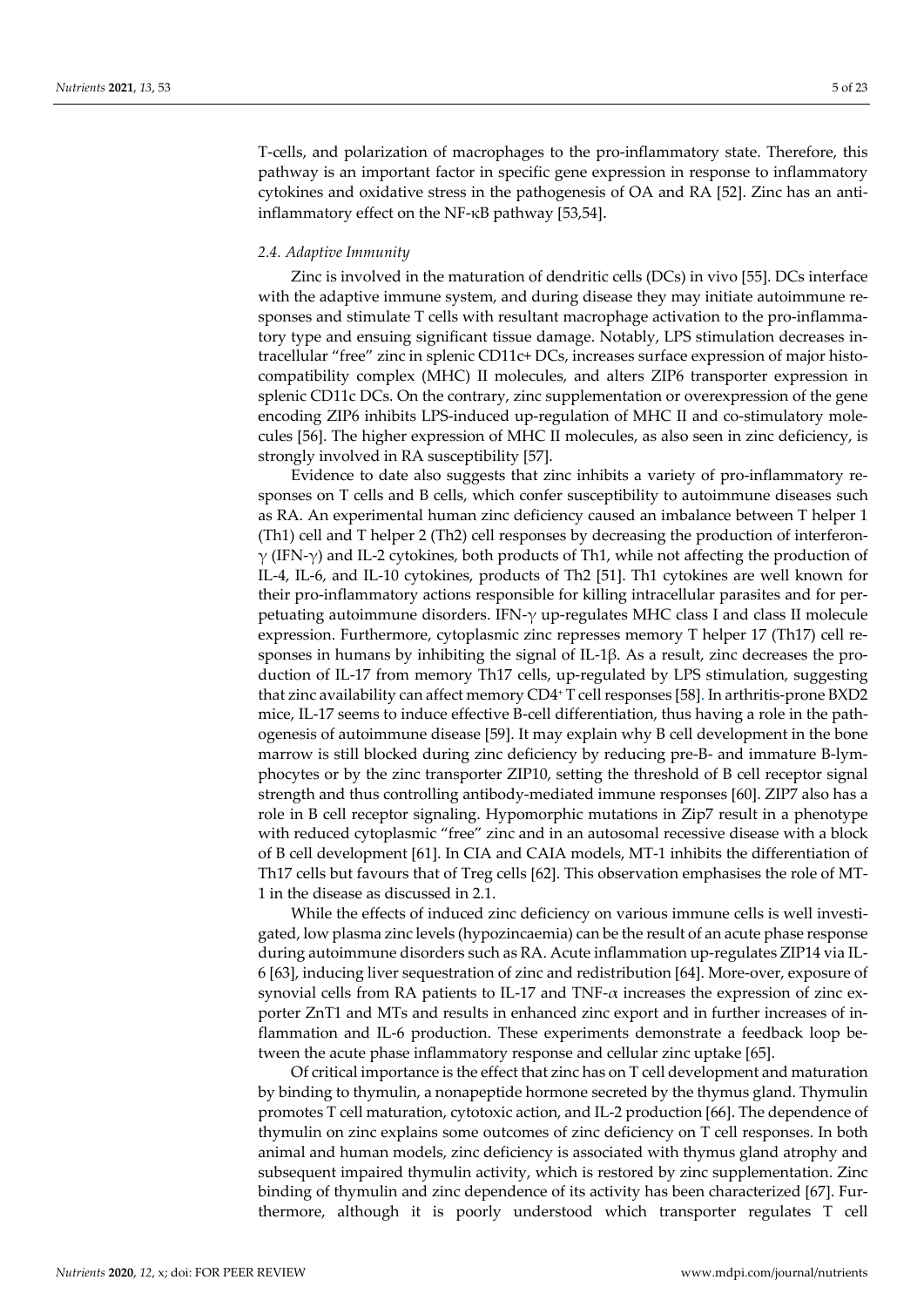differentiation in the thymus gland, ZIP3 has an ancillary role in zinc homoeostasis to generate naïve T cell populations in the thymus [68]. There is variation of MT in thymus development, with significant differences noted in New Zealand Black mice, which develop autoimmune diseases [69].

## **3. Zinc and Cadmium in the Aetiology and as Risk Factors of OA and RA**

Both OA and RA are multifactorial conditions with many genetic and non-genetic factors involved in their pathogenesis. It is thought that a series of events or triggers from non-genetic factors such as age, gender, trauma, and malalignment of the joint, high bodymass index (BMI), diet, infection, and cigarette smoking in combination with an arthritisprone genetic profile are responsible for the onset of arthritic disease. Among the factors involved, genetics, gender, and hormones, cigarette smoking, diet, and infection are linked to zinc and cadmium.

# *3.1. Genetics*

There is a clear effect of the expression of certain genes in both OA and RA patients when compared to healthy individuals. Advances in technologies over the last few years in both genetics and metallomics combined with large, well-characterized clinical cohorts have allowed us to recognize interactions that are critical in the clinical expression of the diseases.

More than a hundred loci are associated with RA risk, most of which involve immune mechanisms [70]. The human leukocyte antigen (HLA) system, specifically HLA-DRB1 seems to be the most dominant, and it is related to peptide (and self-peptide) binding in pathogenesis [71]. Patients with RA expressing HLA-DRB1 have a higher activity of zincdependent MMP-3, an enzyme which degrades cartilage [72]. Among other important genetic loci (e.g., PTPN22, PADI4) with polymorphisms that have smaller functional effects, CD40, a receptor localized on the cell surface of many immune cells including B lymphocytes, contributes to RA pathogenic mechanisms via co-stimulatory pathways. CD40 is linked to zinc transporter ZnT7 expression in the regulation of immune function of human B lymphocytes. Knockdown of ZnT7 in B lymphocytes decreases expression of CD40 on the cell surface [73]. Conversely, the A/A genotype, rs430759, of the zinc transporter ZnT6 is associated with a low susceptibility to RA severity, suggesting a protective role of this particular genotype [74]. Genome-wide association studies looking at genetic susceptibility factors in OA have discovered many important loci with a couple of novel genetic variants being relevant to zinc. Particularly an intergenic variant, rs2820436, of zinc-finger (CCCH-type) containing 11B pseudogene (ZC3H11B) is associated with OA across any joint, whereas another variant, rs375575359, resides in the zinc finger protein 345 gene (ZNF345) and is strongly associated with knee OA [75]. These investigations highlight the value of new approaches to address the metabolism of essential metals, such as zinc, in the genetics of arthritic disease with the prospect of early detection and better management.

# *3.2. Gender*

Although the aetiology of RA and OA remains unclear, some pathogenesis patterns are well-known, with the female gender being one of them. Women have a higher tendency to develop several autoimmune diseases and are affected by RA 2.6 times more than men [76], with age of menarche, oral contraceptive use, termination of pregnancy, lactation, and menopause playing important roles [77]. Similarly, women are more likely to suffer from OA, particularly in the years after menopause [78]. Hormonal alterations, with oestrogen reduction being discussed most frequently, in those women are therefore confounding factors. Oestrogen inhibits the production of T helper cell products such as IL-1β, TNF-α, which can activate MMPs for cartilage destruction [79]. Oestrogen also induces anti-inflammatory effector functions in immunoglobulin G (IgG) by inducing β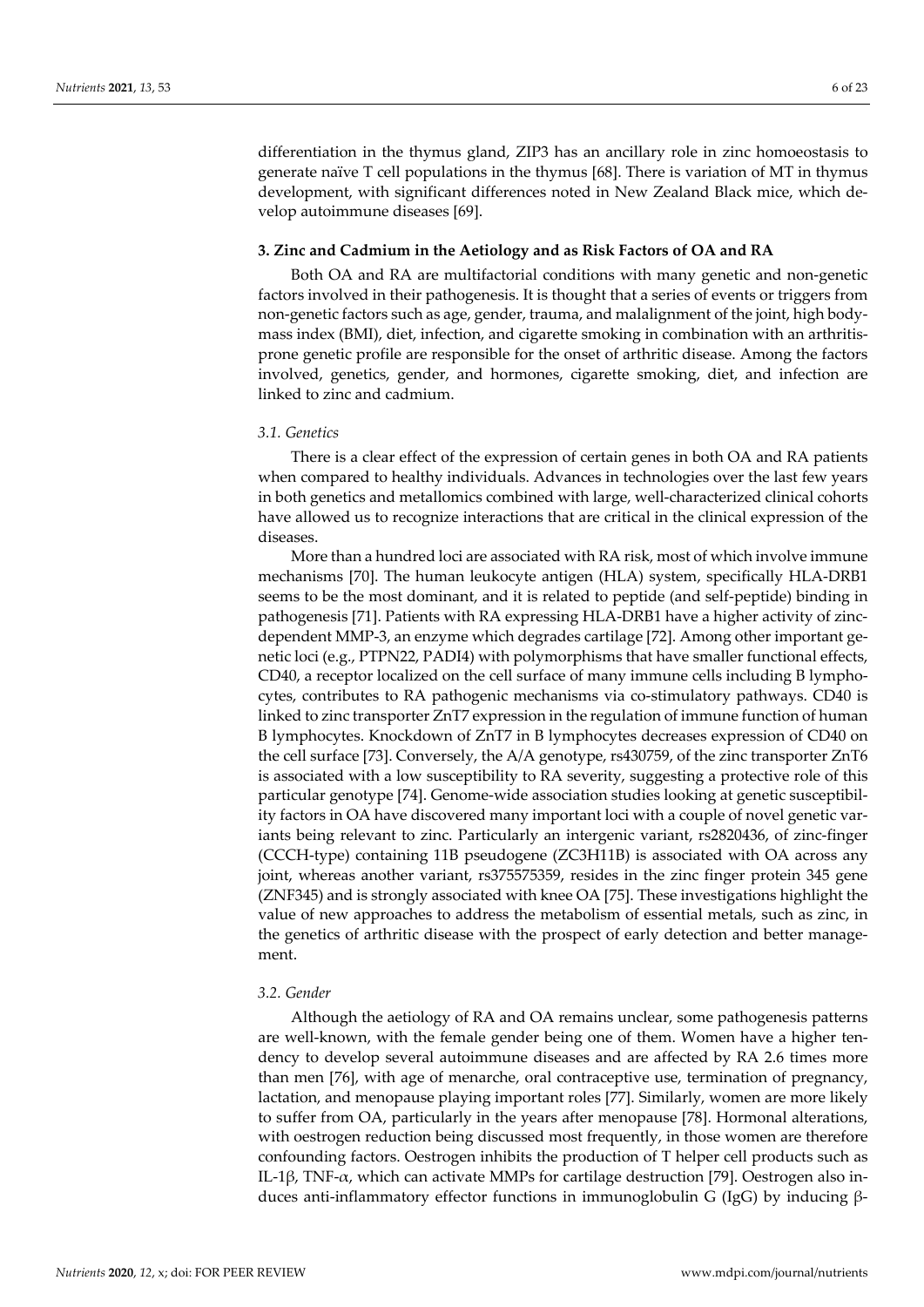galactoside  $\alpha$ -2,6-sialyltransferase (1St6Gal1) expression in antibody-producing cells and by increasing immunoglobulin Fc fragment sialylation in mice and in patients with RA [80]. Zinc deficiency can alter androgen and oestrogen receptor levels while it impairs the synthesis/secretion of follicle-stimulating hormone (FSH) and luteinizing hormone (LH) [81]. On the other hand, zinc supplementation in ovariectomized rats increases serum oestrogen and progesterone levels [82]. The exact mode of action of zinc on these hormonal systems is unknown. However, an established molecular link is that the nuclear receptors for sex steroids contain zinc finger motifs in their protein structure. Conversely, administration of hormones such as oral contraceptives, which contain progesterone and oestrogen, seems to increase serum copper and ceruloplasmin levels in humans and rats, while hepatic zinc stores are elevated [83]. In a large cross-sectional study of the Korean National Health and Nutritional Examination Survey, RA in females was associated with increased cadmium in sera [84]. Cadmium can be an endocrine disruptor and considered a "metallooestrogen" because of its oestrogenic actions.

Mast cells (MCs) serving as a cellular link among numerous components (FcγRIII, IL-1, PKC/NF-κB) in inflammatory arthritis increase both in RA patients and in animal models [85]. The fact that mast cell-associated diseases, including allergy/anaphylaxis and neuroinflammatory pain disorders, exhibit a gender bias towards women could also explain the high prevalence of RA in females [86].

## *3.3. Cigarette Smoking and Occupational Exposure*

Cigarette smoking is associated with the development of both RA and OA [87,88], with men being at a greater risk. In contrast to OA where no exact mechanism has been described, autoimmune components of RA are induction of citrullination of peptide antigens and rheumatoid nodules present in the lungs that also cause the production of AC-PAs. In smokers with RA, ACPAs have been mainly seen in patients carrying the HLA-DRB1 gene. A single cigarette contains as much as  $3 \mu$ g of cadmium, which has a half-life of 15–20 years in the human body and is a type 1 carcinogen [89–91]. Next to diet, cadmium in tobacco is the second most important factor for cadmium exposure.

Cadmium exposure in the lungs of laboratory animals has emerged as an important process by which antigen presenting cells generate and present citrullinated proteins/peptides [92]. Given that the process is induced in vivo by cadmium and that cadmium levels are higher in smokers [93,94] the association of cadmium inhalation from smoking with nodule formation in the lungs of RA patients is the strongest evidence yet for a causative involvement of metal ions in the disease [11]. In addition to smoking, epi-demiological evidence for the association between cadmium inhalation and nodular rheumatoid arthritis stems from occupational settings such as workers in the mining, steel, textile, and other industries [95–97]. It is thought that the inhaled cadmium leads to nodules (granulomas) in the lung and the observed formation of RF, ACPAs and other autoantibodies that are typical of RA. Rheumatoid arthritis-associated interstitial lung disease and other lung diseases can predate the development of rheumatoid arthritis by many years before symptoms in the joints develop. Pulmonary disease also can develop later. It is one of the extraarticular manifestations of RA and a major factor in mortality [98,99]. Therefore, understanding the molecular basis of how cadmium initiates RA will provide further insights into the role of metal ions in the disease. A possible pathway could be through the expression of ZIP8 observed in the lung of chronic smokers compared to controls. Considering the three facts that (i) cadmium is similar to zinc and accordingly the biological actions of cadmium(II) ions have been described by some as ionic mimicry with regard to zinc(II) ions, (ii) ZIP8 can be a portal for cadmium entry into cells, and iii) ZIP8 expression in lungs depends on the NF-κB pathway, it is contended that ZIP8 plays a significant role in cadmium toxicity, and the subsequent effects on zinc metabolism, in the smoking-induced lung disease [100].

*3.4. Infection*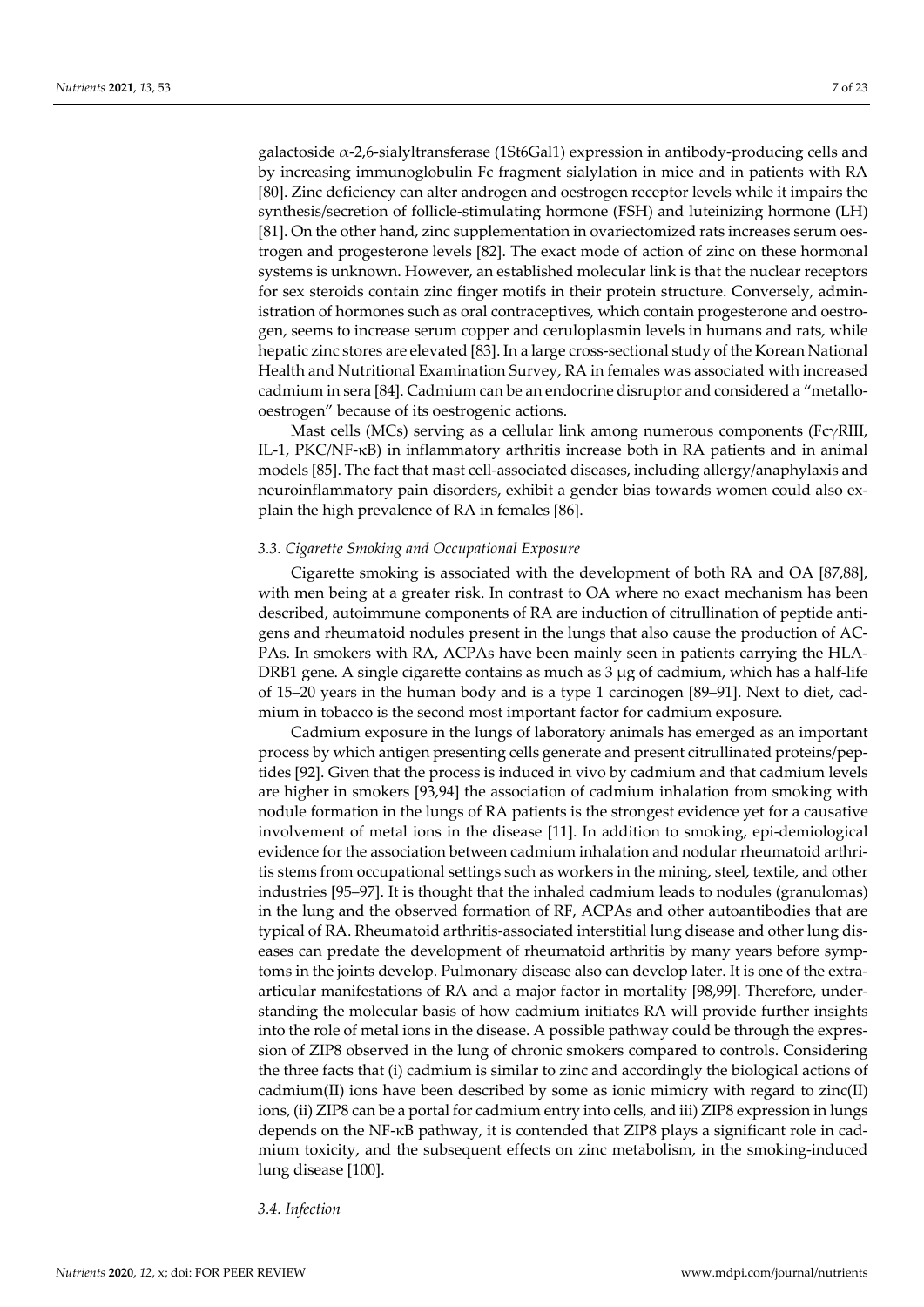Both animal and human studies support the pathogenic role of infection in RA. The strongest evidence exists for *Porphyromonas gingivalis (P. gingivalis)*, a bacterium frequently found in periodontitis. The proposed mechanism is via endogenous expression of peptidylarginine deiminase (PADI), an enzyme essential for the generation of citrullinated autoantigens [101]. Other infectious agents such as *Proteus mirabilis*, *Escherichia coli*, and Epstein-Barr virus are thought to trigger RA, but none of these claims have been substantiated further [39].

The intersection between risk groups of RA and zinc deficiency in serum is often described. Considering that zinc regulates the proliferation, differentiation, maturation and functioning of lymphocytes, and other leukocytes [102], zinc deficiency will increase susceptibility to infectious agents, including *P. gingivalis*. On the other hand, in vitro, zinc ions markedly enhance the adhesion and accumulation of salivary and serum proteins on cells of *P. gingivalis* while they inhibit its co-aggregation and haemagglutination [103]*.* Moreover, an arginine solution including zinc and dentifrice attenuates the deleterious effects of *P. gingivalis* on keratinocyte barrier function and its ability to translocate through a gingival epithelium model [104]. Zinc oxide nanoparticles (ZnO NPs) in the infected root canal are antibacterial at low concentrations and with low cytotoxicity [105]. Zinc can therefore limit the settlement of *P. gingivalis* in the gingival sulcus, preventing periodontal disease and subsequent development of RA. Examination of the direct effect of zinc supplementation on *P. gingivalis* infection is indicated.

The intestinal microbiota has also been implicated in inducing arthritis in some people, an effect that seems to be modulated by the individual's genetic background. Patients with early RA have an intestinal microflora with a high prevalence of different arthritogenic bacteria such as *Prevotella copri*, *Lactobacillus salivarius*, and *Collinsella* [106]. Because the host microbiota competes with the host for zinc, zinc deficiency—as seen in the sera of RA patients—may be related to preferential growth of those bacteria that are able to survive at low zinc levels. In contrast, high dietary zinc reduced the expression of enterobacteria with increasing age in weaning piglets, but permanently changed Lactobacillus species. The high zinc diet, however, did not affect other species such as Bifidobacteria, Enterococci, Streptococci, *Weissella* spp., and *Leuconostoc* spp. as well as the *Bacteroides*-*Prevotella*-*Porphyromonas* group [107]. Indeed, use of zinc increases the presence of Gram– negative facultative anaerobic bacterial groups, the colonic concentration of short chain fatty acids (SCFAs), as well as overall species richness and diversity [108]. Hence, zinc supplementation could be a preventive strategy in RA patients, making novel nutritional interventions, including prebiotics and probiotics regulating the gut microbiota, worth investigating with regard to RA.

## **4. Metabolism**

Zinc deficiency re-programs the immune system with immediate effects on infection but also longer-term effects [109]. Among longer-term consequences are thymic atrophy, lymphopenia, and compromised innate and adaptive immunity that lead to a higher incidence and a longer duration of infections. Sufficient zinc is anti-inflammatory and many molecular pathways in which zinc is involved in immunity have been mapped [38]. Inflammation can change metabolism, an effect referred to as metabolic re-wiring or re-programming of the immune system. TCA (Krebs) cycle metabolites and derivatives have non-metabolic, signaling functions in the immune system [110,111]. At least three metabolites of the TCA and urea cycles have been discussed in RA: itaconic acid, succinic acid, and citrulline. Itaconate and succinate are now recognized as having important signaling roles [112], which are critical for inflammation control by macrophages.

## *4.1. Itaconate (Methylene Succinic Acid)*

Itaconate (IA) is a product of the TCA cycle and an immunomodulatory compound involved in immune tolerance. Activated macrophages synthesize it because the mitochondrial enzyme immune-responsive gene-1 (IRG1) is induced and produces IA from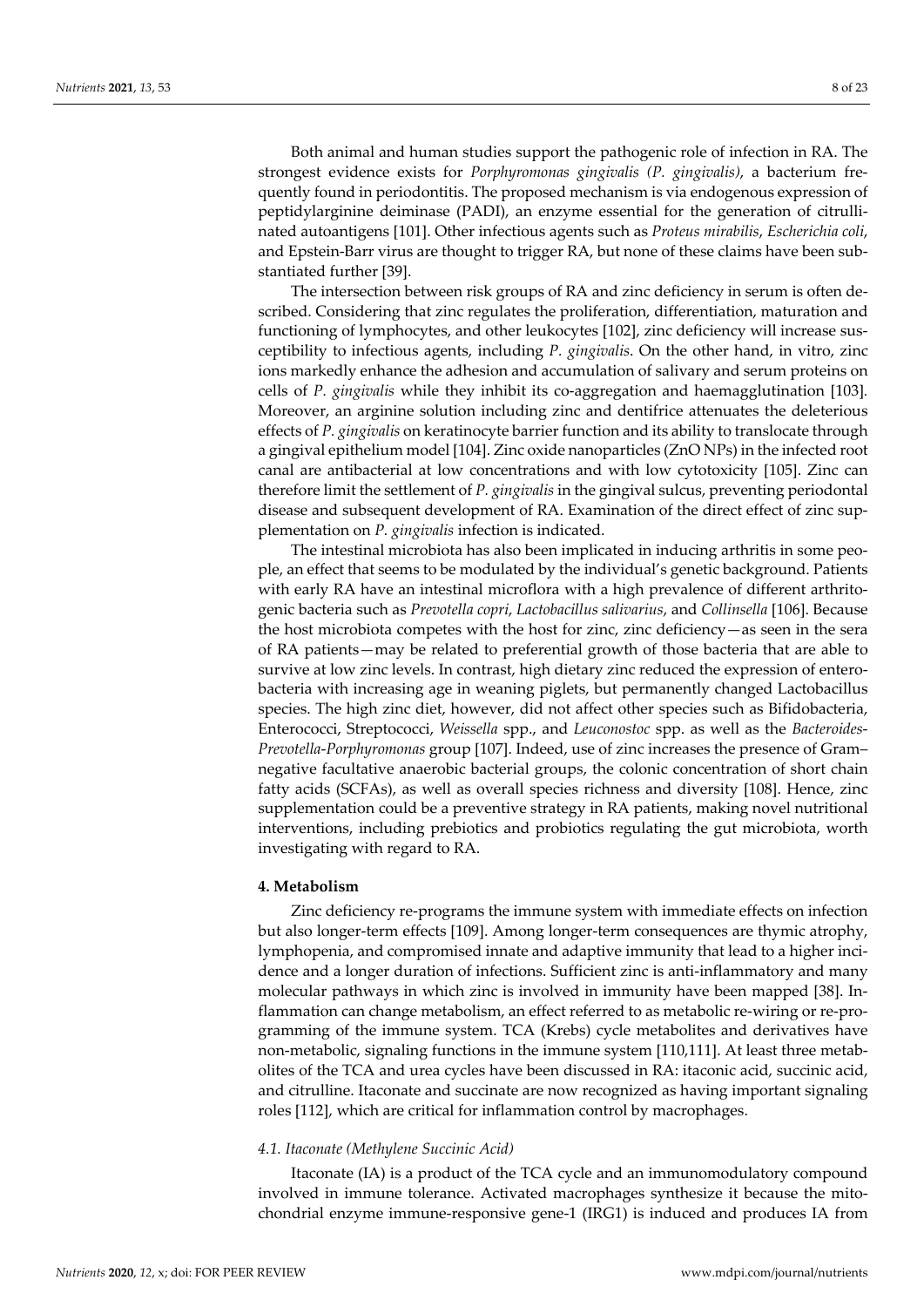the decarboxylation of cis-aconitate [113]. Nitric oxide (NO) has a central role in this induction [114]. IA inhibits succinate dehydrogenase (SDH) with the consequence of less FADH2 and fumarate being formed. It leads to a metabolic remodelling of macrophages and controls inflammation [115]. IA links innate immune tolerance and adaptive immunity and can be anti-inflammatory through its action on two transcription factors [116,117]. It alkylates Keap1 (Kelch-like ECH-associated protein 1), which activates Nrf-2 (Nuclear factor erythroid 2-related factor 2), and suppresses IL-1β production [118]. It also modifies the thiol group of glutathione forming an adduct that stimulates ATF3 (Activating Transcription Factor 3) (in addition to Nrf-2), which suppresses IL-6 production [119]. IA is involved in the post-translational modification (PTM) of other proteins, a process that is reversed by the enzyme SIRT5 (sirtuin 5). IA is found in immune cells but its secretion is low and therefore it is not a biomarker of systemic inflammation [120].

#### *4.2. Succinate*

IA inhibits SDH and accordingly increases succinate, which can be detected in the synovial fluid of RA patients [121]. In addition to its effect on mitochondrial respiration succinate can be exported and then extracellular succinate participates in controlling inflammation by binding to a G-protein coupled receptor (GPR91, SUCNR1) and modulating HIF-1 $\alpha$  responses. Thus, succinate exacerbates RA through the GPR91 pathway [122]. Succinate is also involved in PTM of lysine side chains.

## *4.3. L-Citrulline*

Citrulline is a product of the ornithine transcarbamoylase reaction in the urea cycle. It is also formed via nitric oxide synthase, which synthesizes NO and L-citrulline from Larginine and oxygen with the aid of the cofactor tetrahydrobiopterin. The enzyme is a dimer with an intersubunit zinc site. Another reaction produces citrullinated proteins directly. It is catalysed by peptidylarginine deiminase (PADI4), which takes off ammonia from the side chain of arginine in a  $Ca<sup>2+</sup>$ -dependent reaction. A polymorphism of PADI4 is associated with RA. In RA, there is increased formation of citrullinated proteins and autoantibodies are formed against these proteins as one of the major aspects of it being an autoimmune disease. Another modification concerns the side chain of lysine in proteins. In a reaction involving myeloperoxidase the cyanate produced from thiocyanate carbamylates the lysine to form homocitrulline [123].

Metabolomics/metabonomics is used to follow metabolic changes in RA and to develop biomarkers. Among the 20 metabolites found in synovial fluid from RA patients were succinate and citrulline and others from the urea and TCA cycles and fatty acid and amino acid metabolism [124]. A more recent investigation found at least 30 metabolites as potential biomarkers [125].

## *4.4. Role of Zinc and Cadmium in Metabolic Re-Programming*

In addition to being a catalytic and structural cofactor in over 3000 human enzymes, zinc (II) ions are considered signaling ions [126]. Zinc is not directly involved as a catalytic metal in the enzymes of either the TCA cycle or the urea cycle but it is thought to have regulatory functions. For example, mitochondrial aconitase is zinc-inhibited [127,128] and human ornithine transcarbamoylase has a putative zinc inhibition site [129]. Thus, changes in the availability of zinc will affect the fluxes through these cycles. Furthermore, there is control of arginine levels through the zinc inhibition of dimethylargininase-1 [130]. Another form of metabolic signaling is the isoprenoid-dependent PTM of proteins ("prenylation") involved in differentiation or maintenance of effector Treg cells, which are important for immune tolerance [131]. The enzymes involved in the farnesylation and geranylgeranylation are zinc enzymes [132,133].

Cadmium is ten times better absorbed through inhalation in the lung than from the diet in the intestine, and therefore lung inflammation and disease is a major concern for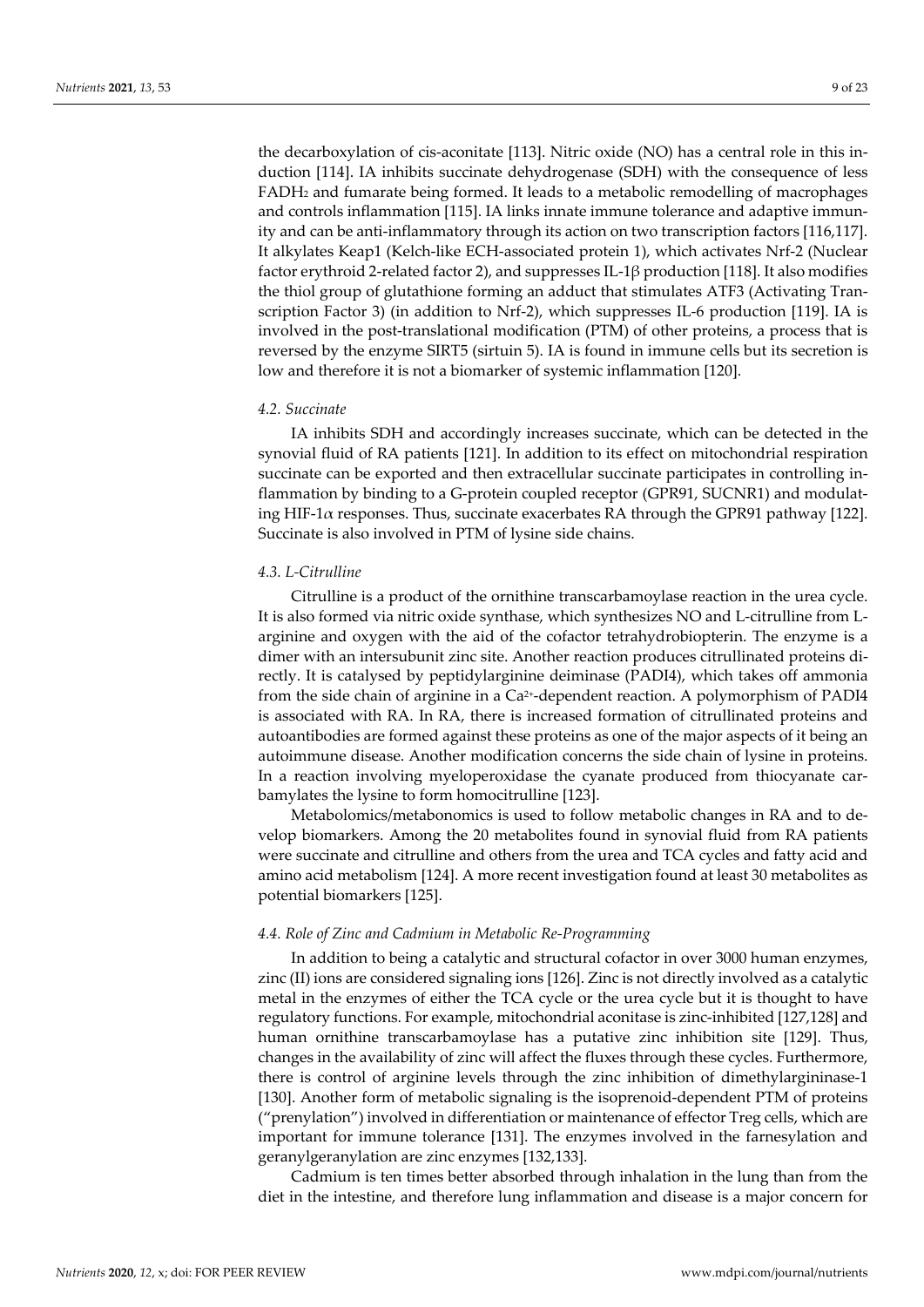exposure. Macrophages have a dual role. They are involved in inflammation and repair. Cadmium exposure in the lung leads to metabolic re-programming of macrophages with a switch to glycolysis and the pro-inflammatory phenotype [134]. In this process, mitochondrial reactive oxygen species (ROS) increase and affect redox-sensitive transcription factors. Even low levels of cadmium in drinking water affect energy metabolism in the lung [135]. Because the Zip8 and Zip14 zinc transporters also transport cadmium, exposure to cadmium exacerbates the effects of zinc deficiency on the innate immune system and the pro-oxidant effects of zinc deficiency in inflammation [136]. These effects include a polymorphism in Zip8 (Ala391Thr) that is associated with inflammatory disease and bacterial infection.

#### **5. Oxidative Stress**

RA is said to be a disease with oxidative stress, a term that is now divided into eustress for physiological oxidative stress and distress for pathological oxidative stress [137]. A detailed discussion of the oxidative damage in RA has been provided [138]. Because reactive species are also necessary for redox signaling, the debate about whether antioxidants are good or bad for the treatment of RA remains largely unresolved. Redox metabolism intersects with metal metabolism, and even redox-inert metal ions such as zinc and cadmium exert a significant control over redox metabolism in an indirect way. Both zinc deficiency and overload generate redox stress. A major issue is the production of NO in macrophages, which has been linked to the metabolic re-programming and the production of IA. NO reacts with the sulfur donor in zinc/thiolate coordination environments and releases zinc [139,140]. Similar observations have been made for cadmium [141]. NO is also involved in the activation of MMPs [142]. A cysteine-switch mechanism activates the zymogen: The cysteine when bound to zinc keeps the enzyme inactive, but the oxidative modification of the thiolate ligand of cysteine leads to dissociation of the cysteine and activation of the enzymes [143]. Thus, there is a clear connection between metal metabolism, reactive species, and intermediary metabolism.

When blood parameters indicative of oxidative stress were investigated in 120 patients with RA and compared to 53 healthy controls, an increase of ROS, lipid peroxidation, protein oxidation, DNA damage and a decrease in antioxidant defense was noted in the RA patients [144]. When 29 RA patients and 41 healthy controls were compared, the RA patients had high antioxidant levels in their blood, but they were not sufficient to avoid oxidative damage [145].

Two relatively recent articles provide a literature review on the topic of oxidative stress in RA. A systematic review in 2016 confirmed the involvement of oxidative stress in the disease. It did not make definite conclusions, however, due to controversies from literature data between 2010 and 2015 [146]. An article in 2019 formulated a consensus from a limited number of clinical trials that adjuvant therapy with antioxidants has a potentially beneficial effect [147]. No specific biomarkers for the disease were suggested, though.

Nrf-2 k.o. mice have significantly more tissue damage in antibody-induced arthritis than control mice [148], indicating that oxidative stress is involved in cartilage destruction. The authors also reported Nrf-2 activation in the joints of patients.

Other than NO and the role of nitric oxide synthase, there is virtually no specific information about which other reactive species are involved in RA and what their targets are.

## **6. Clinical Applications**

A substantial number of patients adequately respond to current therapies for arthritis. Yet there are patients whose response remains inadequate because of therapy's poor efficacy and lack of specificity. The primary aim of the treatments remains to decrease pain and inflammation associated with disease activity, but many of the regimens still fail to effectively prevent cartilage damage and further progression of the disease. Moreover,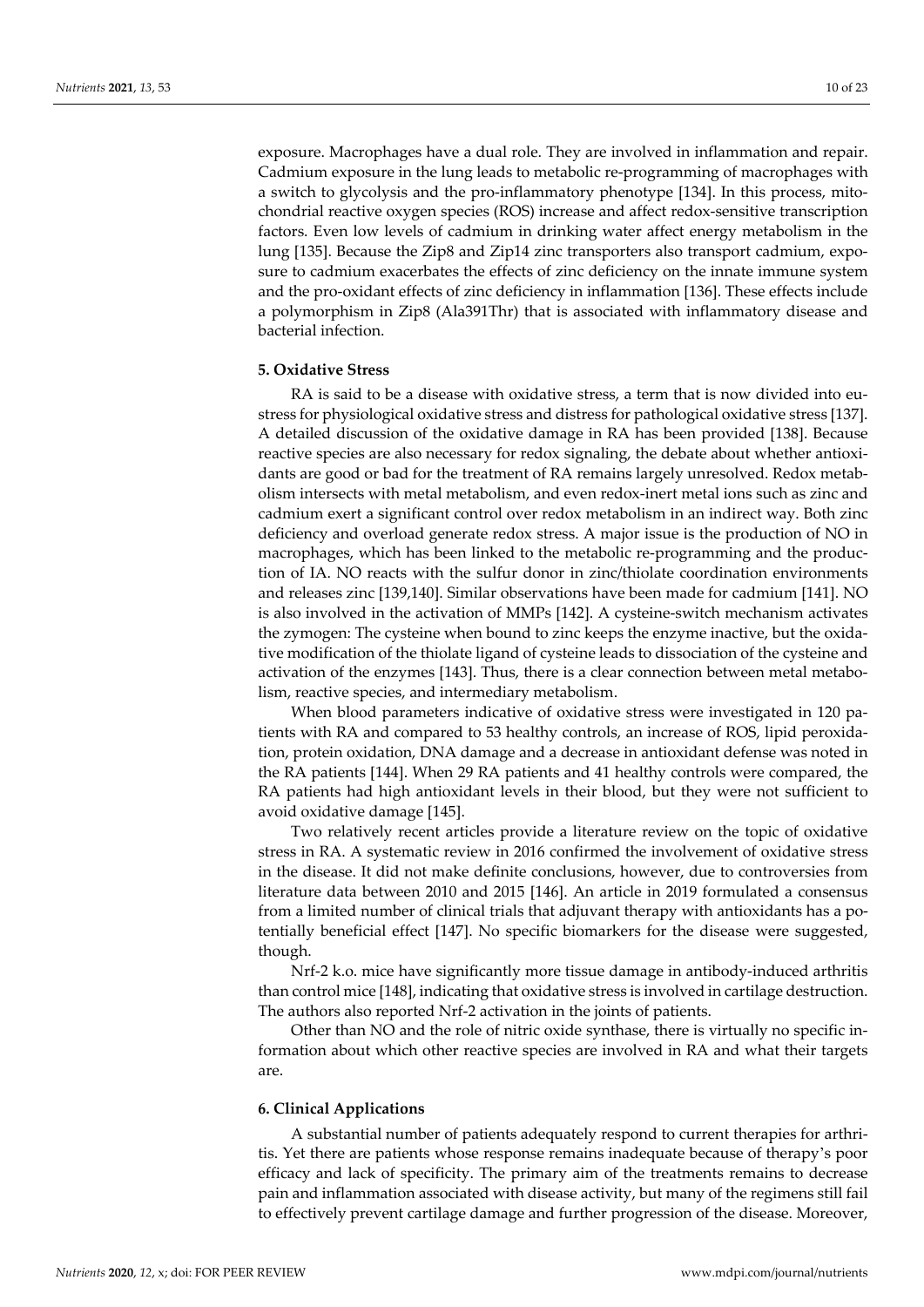due to the fact that many treatments lose their efficacy over time, there is the need to increase the dose which in turn augments their toxicity and side effects. To date, the first line for RA treatment includes immunosuppressant disease-modifying anti-rheumatic drugs (DMARDs), with methotrexate being the dominant one, and glucocorticoids. The next class of remedies is biological agents (bDMARDs), a group of different classes of monoclonal antibodies affecting the body's response to various cytokines, while non-steroidal anti-inflammatory drugs (NSAIDs) and corticoid intra-articular joint injections are used for treating both RA and OA.

The increasing need for an improvement in the treatment for synovial hyperplasia and subsequent joint destruction, as seen in both late RA and OA, has not been overcome by current therapies and has led to the investigation of other therapeutic parameters. Metal-related therapies (gold, zinc, selenium, iron, copper, manganese, and cadmium) show encouraging results due to their involvement in inflammatory, immune and oxidation processes; however, neither one of these regimens has a role in the traditional therapy nor are they approved as drugs in the US.

## *6.1. Zinc Interventions for OA and RA Therapy*

The different therapeutic interventions with zinc in both OA and RA are summarized (Table 2). Zinc homoeostasis affects chondrocyte matrix synthesis and proliferation in animal and in vitro studies, with the level of response being relevant to the source of the chondrocytes (growth plate vs. articular cartilage), developmental stage (fetal, newborn, or adult), as well as the culture methods used. It is now well established that variation of zinc levels is associated with pathological changes in cartilage. In fact, intracellular zinc levels and ZIP8 expression are elevated in human OA chondrocytes, which in turn increase the expression of multiple proteolytic enzymes (MMP-3, -9, -12, -13, and ADAMTS5) capable of promoting OA. Conversely, when ZIP8 was conditionally knocked out in chondrocytes there was a reduction of cartilage destruction in mice [149]. A similar reduction in articular cartilage damage of the osteoarthritic knee joint of rats (monoiodoacetate model, MIA) was observed after receiving oral zinc [150]. Moreover, a nutraceutical formula containing zinc (Phytalgic®) used in a small placebo-controlled study on OA (knee or hip) showed a remarkable improvement in symptoms (Western Ontario and McMaster Universities Osteoarthritis Index—WOMAC), suggesting a therapeutic benefit of zinc in OA [151]. A significant reduction in the inflammatory marker C-reactive protein (CRP) and in assessment criteria (Disease Activity Score, DAS-28) was also noticed with the use of low-dose zinc in conjunction with antioxidants such as selenium, and vitamins  $C/A/E$  (Selenplus, Eurovital<sup>®</sup>) in women suffering from RA (mild-to-moderate severity) in an Iranian pre-post clinical trial [152]. This observation indicates the beneficial role of zinc, and other micronutrients, in alleviating the oxidative stress seen in RA (discussed earlier).

Although studies looking at the effects of zinc supplementation in RA show a reduction in patients' monocytes (in vitro) and an increased phagocytosis of blood polymorphonuclear cells (PMNs) [153,154], two important immune processes for amelioration of symptoms, they seem to be contradictory regarding the overall clinical effect. The first researcher to indicate a link between RA and zinc was Peter A. Simkin, who in 1977 reported improvements in joint swelling, morning stiffness and walking in RA patients whose diet was supplemented with zinc [155]. Later studies failed to produce any beneficial effect measurable with the selected biomarkers, even though the zinc supplement provided was three times the US RDA [156,157]. Nevertheless, zinc treatments were suggested [158]. RA patients were found to have significantly lower urinary excretion of zinc 24 h after its ingestion compared to the control group, suggesting zinc malabsorption or deficiency [159]. In a prospective study of 29,000 women in the US, with 152 RA cases identified over 11 years, greater use of supplemental zinc was inversely associated with RA [160].

Specific zinc-dependent MMPs have been targeted to treat RA, yet the compounds failed to show efficacy due to their lack of selectivity and the many adverse effects [161].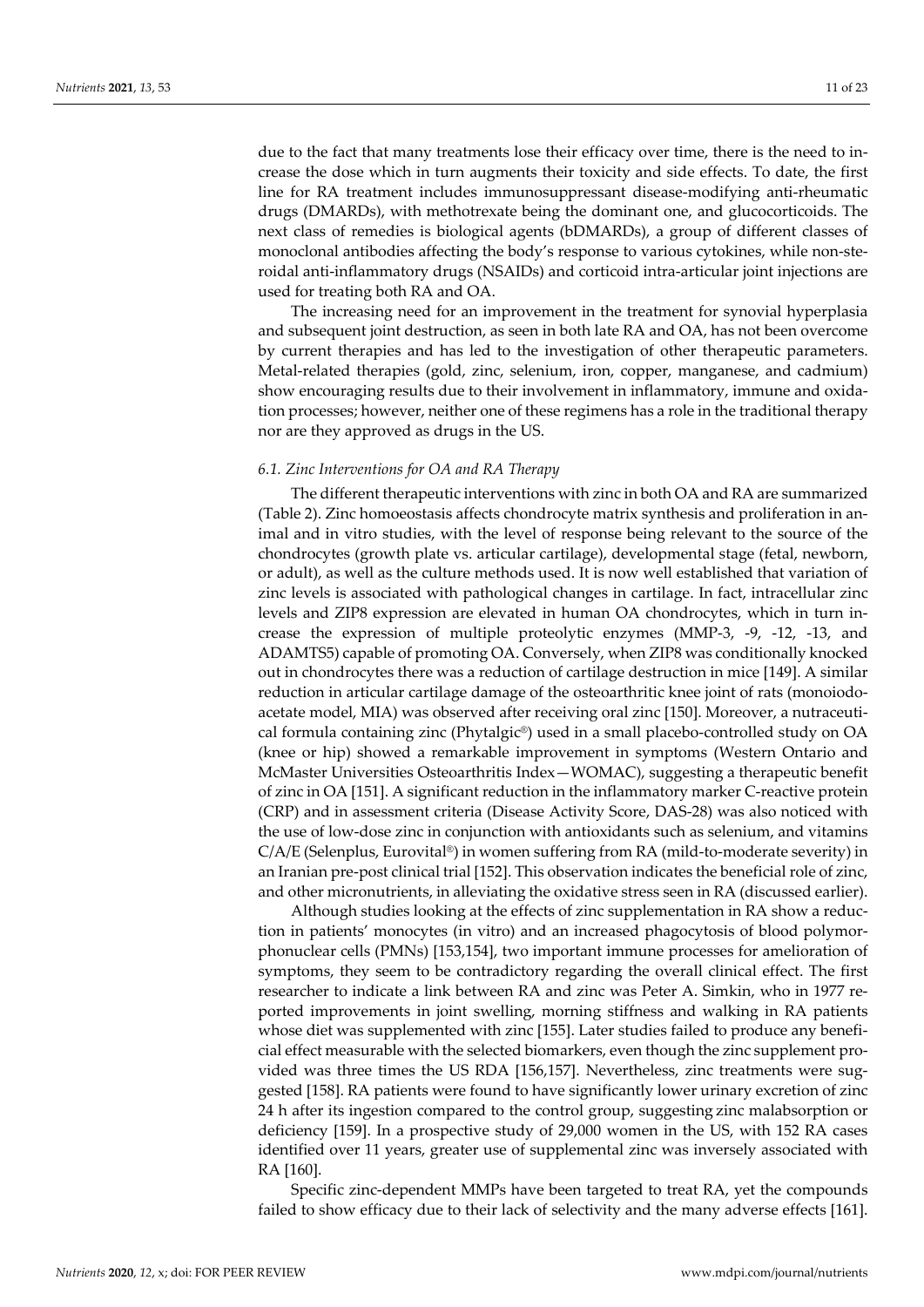Advances in biology and drug design, though, have yielded novel agents with desired selectivity, which might be successful for the therapy of RA [162]. Of greatest interest is the inhibitor of MMP-14 referred to as membrane type 1 MMP (MT1-MMP) which together with bDMARDs causes the reduction of cartilage collagen degradation in the mouse CIA model [163]. The inhibition of MMP-9 in fibroblast-like synoviocytes (FLSs) by andecaliximab, a monoclonal antibody, resulted in the promotion of survival, invasion, and the release of pro-inflammatory cytokines by FLSs, yet it proved to be unsafe [164]. These studies suggest that, although it is unlikely for MMPs to be the sole target for treatment of RA, targeting MMPs may increase the efficacy of other drugs, especially in the context of intra-articular delivery. On the contrary, cleavage of zinc-dependent MMP-13 and ADAM/ADAMTSs has been recently pursued as potential targets for OA [165]. In particular, MMP-13 inhibitors PF152 and the less toxic ALS 1–0635 and 43a (PF152 successor) have displayed chondroprotection in human articular cartilage in vitro and in vivo animal models of OA [166–168]. Finally, ADAM17 and ADAMTS5 may alter the physiological and mechanical properties of the extracellular matrix and hence the progression of arthritis [169,170].

| <b>Disease</b> | Effect $(p$ -value)                                                                                                                                                                                                                                                                            | Treatment                                                         | <b>Study Method</b>                                                                                                                                                     | Reference                     |
|----------------|------------------------------------------------------------------------------------------------------------------------------------------------------------------------------------------------------------------------------------------------------------------------------------------------|-------------------------------------------------------------------|-------------------------------------------------------------------------------------------------------------------------------------------------------------------------|-------------------------------|
| OA             | Increased subchon-<br>dral plate thick-<br>ness, reduction of<br>cartilage damage (p<br>$< 0.001$ )                                                                                                                                                                                            | Knockout of ZIP8                                                  | in vivo (Chondro-<br>cyte-specific CKO<br>fl/fl mice (Mtf1;<br>$Col2a1-Cre)$                                                                                            | Kim, J.H; et al.<br>[149]     |
| <b>OA</b>      | Increased serum<br>antioxidative ca-<br>pacity, glutathione<br>levels, and IL-10<br>levels; lower Osteo-<br>arthritis Research<br>Society Interna-<br>tional (OARSI)<br>scores ( $p < 0.05$ )<br>Reduced IL-1 $\beta$ and<br>MMP-13 expres-<br>sion; increased<br>ROS production $(p)$<br>0.05 | 1.6 mg/kg/day of<br>zinc supplementa-<br>tion;<br>$25 \mu M$ zinc | in vivo $(n=5)$ ,<br>mono-sodium-in-<br>duced iodoacetate<br>(MIA) Wistar rats)<br>in vitro<br>(chondrosarcoma<br>cell line (SW1353<br>cells) treated with 5<br>μM MIA) | Huang, T.C.; et<br>al. [150]  |
| <b>OA</b>      | Decreased cartilage<br>degeneration (carti-<br>lage breakdown<br>products TIINE,<br>ARGN, and<br>AGEG) $(p < 0.001)$                                                                                                                                                                           | MMP-13 inhibitor<br>PF152                                         | ex vivo<br>(human cartilage<br>explants)<br>in vivo<br>$(n = 60,$ beagle dogs<br>with OA-induced<br>by partial medial<br>meniscectomy)                                  | Settle, S; et al. [165]       |
| <b>OA</b>      | Chondroprotection                                                                                                                                                                                                                                                                              | MMP-13 inhibitor<br>43a                                           | in vivo<br>$(n = 2$ male Spra-<br>gue-Dawley IGS<br>rats)<br>$(n = 5$ male beagle<br>dogs)<br>$(n = 2$ cynomolgus<br>monkeys)                                           | Ruminski, P.G.;<br>[166]      |
| <b>OA</b>      | Reduction of carti-<br>lage                                                                                                                                                                                                                                                                    | MMP-13 inhibitor<br>ALS 10635                                     | in vivo                                                                                                                                                                 | Baragi, V.M.; et<br>al. [167] |

**Table 2.** Therapeutic interventions with zinc in osteoarthritis and rheumatoid arthritis.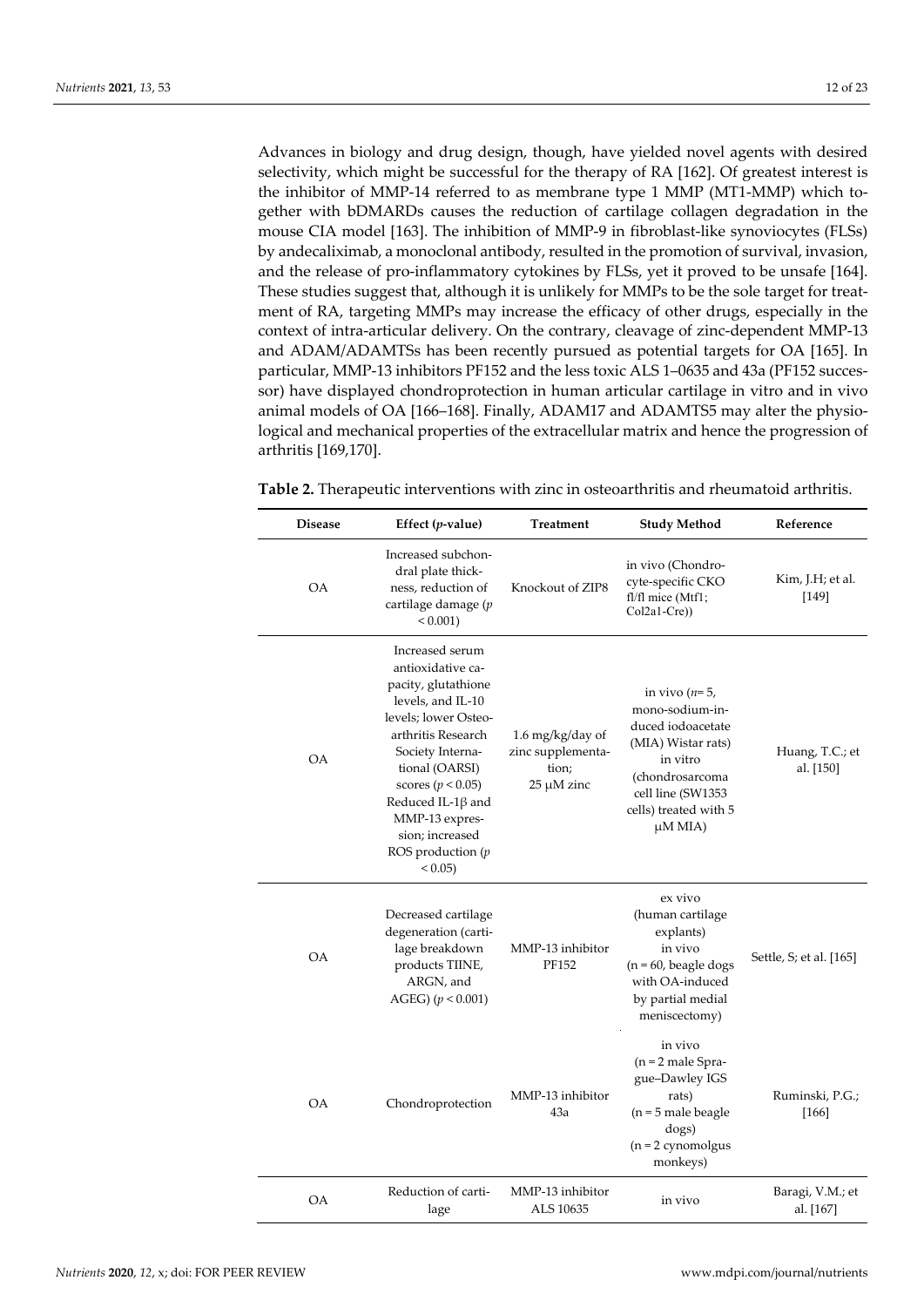| <b>Disease</b> | Effect $(p$ -value)                                                                                                                     | <b>Treatment</b>                                                                                                                                                        | <b>Study Method</b>                                                                                                                   | Reference                       |
|----------------|-----------------------------------------------------------------------------------------------------------------------------------------|-------------------------------------------------------------------------------------------------------------------------------------------------------------------------|---------------------------------------------------------------------------------------------------------------------------------------|---------------------------------|
|                | damage ( $p$ < 0.05)                                                                                                                    |                                                                                                                                                                         | $(n = 12, MIA-in-$<br>duced OA male<br>Sprague-Dawley<br>rat)<br>$(n = 20$ surgical in-<br>duced OA male<br>Lewis rats)               |                                 |
| OΑ             | Inhibition of aggre-<br>canase activity ( $p <$<br>0.001)                                                                               | Humanized anti-<br>ADAMTS-5 mono-<br>clonal antibody,<br>GSK2394002                                                                                                     | in vivo<br>$(n = 20$ DMM male<br>Swiss Webster<br>mice)                                                                               | Larkin, J.; et al.<br>[169]     |
| OA             | Blockage of IL-6R                                                                                                                       | ADAM17, ADAM<br>inhibitor,<br>GW280264X                                                                                                                                 | in vitro<br>(cultured cells)                                                                                                          | Ludwig, A; et al.<br>$[170]$    |
| <b>OA</b>      | Lower use of anal-<br>gesics ( $p < 0.001$ )<br>and /or NSAIDs $(p$<br>$< 0.02$ ), improved<br>WOMAC scale $(p <$<br>0.001)             | Phytalgic capsules<br>three times daily:<br>10 mg zinc citrate,<br>1371 mg fish oil, 60<br>mg nettle leaves<br>Urtica dioica L., 12<br>mg Vitamin E, 12<br>mg Vitamin C | Double-blind ran-<br>domised Con-<br>trolled Trial<br>$(n = 81)$                                                                      | Jacquet, A.; et<br>al. [151]    |
| RA             | DAS-28 score and<br>serum hs-CRP ( $p$ <<br>0.01); increased an-<br>tioxidant mar-kers<br>(TAC, GPX, SOD,<br>and CAT) $(p< 0.01)$       | One Selenplus cap-<br>sule daily:<br>50 µg selenium, 8<br>mg zinc oxide, 400<br>µg vitamin A, 125<br>mg vitamin C, and<br>40 mg vitamin E                               | Pre-post Con-<br>trolled Trial<br>$(n = 40$ female)                                                                                   | Jalili, M.; et al.<br>$[152]$   |
| RA             | No beneficial effect<br>on inflammation or<br>clinical indices                                                                          | 220 mg zinc sul-<br>phate (45 mg ele-<br>mental zinc) three<br>times daily                                                                                              | Controlled Trial<br>$(n=18)$                                                                                                          | Peretz, A.; et al.<br>[153]     |
| RA             | No considerable al-<br>terations in ROS<br>amounts of mono-<br>cytes                                                                    | 130 mg zinc aspar-<br>tate two times<br>daily                                                                                                                           | in vivo and in vitro<br>Following treat-<br>ment with zinc, af-<br>ter in vitro mono-<br>cyte stimulation<br>with 0.1 mM zinc<br>(II) | Herold, A.; et al.<br>[154]     |
| RA             | positive changes<br>regarding joint<br>swelling, morning<br>stiffness, walking<br>time; no improve-<br>ments regarding<br>grip strength | 220 mg zinc sulfate<br>(45 mg elemental<br>zinc) three times<br>daily                                                                                                   | Double-blind Con-<br>trolled Trial<br>$(n = 24)$                                                                                      | Simkin, P.A.<br>[155]           |
| RA             | Increased phago-<br>cytic activity of<br>PMNs; unknown<br>clinical effect (lack<br>of statistical analy-<br>sis)                        | 45 mg elemental<br>zinc daily (zinc<br>gluconate)                                                                                                                       | Controlled Trial<br>$(n = 22)$                                                                                                        | Peretz, A.; et al.<br>$[156]$   |
| RA             | No change in ESR,<br>HCT or joint scores                                                                                                | 220 mg zinc sulfate<br>(45 mg elemental                                                                                                                                 | Controlled Trial<br>$(n = 22)$                                                                                                        | Rasker, J.J.; et al.<br>$[157]$ |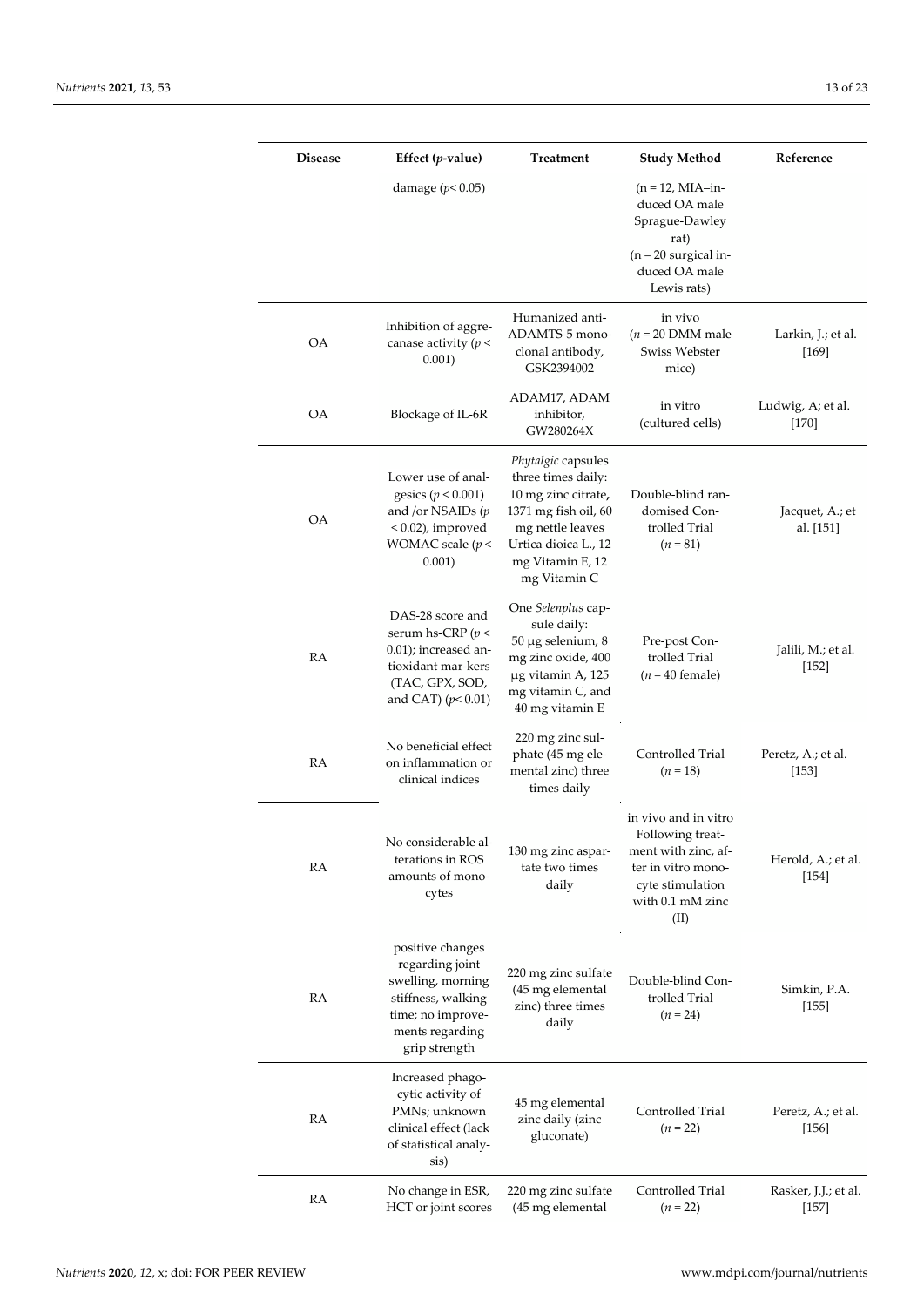| <b>Disease</b> | Effect $(p$ -value)                                                                                                                       | <b>Treatment</b>                                                                                                        | <b>Study Method</b>                                              | Reference                        |
|----------------|-------------------------------------------------------------------------------------------------------------------------------------------|-------------------------------------------------------------------------------------------------------------------------|------------------------------------------------------------------|----------------------------------|
|                | in severe RA pa-<br>tients (lack of sta-<br>tistical analysis)                                                                            | zinc) three times<br>daily                                                                                              |                                                                  |                                  |
| <b>RA</b>      | No statistically sig-<br>nificant therapeutic<br>effect: increase of<br>alkaline phospha-<br>tase ( $p < 0.01$ )                          | 220 mg zinc sulfate<br>(45 mg elemental<br>zinc) three times<br>daily                                                   | Double-blind Ran-<br>domised Con-<br>trolled Trial<br>$(n = 27)$ | Mattingly, P.C.;<br>et al. [159] |
| RA             | Greater use of sup-<br>plemental zinc (p-<br>trend = $0.03$ ) was<br>inversely associ-<br>ated with rheuma-<br>toid arthritis             | Supplemental zinc<br>$(10.4 - 15.5 \text{ mg/day})$<br>or food only con-<br>taining zinc (9.7-<br>$13.5 \text{ mg/day}$ | Prospective cohort<br>study<br>$(n = 29,368$ females)            | Cerhan, J.R.; et<br>al. [160]    |
| <b>RA</b>      | Reduced cartilage<br>degradation and<br>disease progression<br>(p < 0.05)                                                                 | MT1MMP selective<br>inhibitory antibody<br>$DX2400$ and/or<br><b>TNFRFc</b> fusion<br>protein.                          | in vivo<br>(CIA-treated mice)                                    | Kaneko, K.; et<br>al. [163]      |
| RA and OA      | Inhibition of MMP-<br>9; promotion of<br>survival, invasion<br>and release of pro-<br>inflammatory cyto-<br>kines by FLS ( $p$ <<br>0.01) | Andecaliximab                                                                                                           | in vitro<br>(OA and RA syno-<br>vial fibroblasts)                | Xue, M.; et al.<br>[164]         |

#### *6.2. Cadmium Interventions for OA and RA Therapy?*

The use of low dose cadmium intra-articular injection in the adjuvant induced arthritis (AIA) rat joints can control inflammation, preserve juxta-articular bone, and prevent cartilage destruction [23]. Apparently, increased cadmium concentrations in synoviocytes are related to reduced cell viability, cell proliferation and IL-6 levels (in supernatants), with OA synoviocytes showing higher sensitivity to cadmium than the RA ones. Furthermore, ZIP8 and MT-1 expression, usually increased in arthritis, seem to be negatively associated with cadmium. Although ZIP8 is known to be a major portal for cadmium entry in cells and so is its homologue ZIP14 [171], cadmium transporters and MT expression and their response to the inflammatory and cadmium stimuli in chondrocytes and bone cells have not yet been identified. Though the levels of acute administration of cadmium via an injection remain subtoxic—corresponding to exposing humans to the smoke of three cigarettes [23]—the classification of cadmium as a class I carcinogen would seem to prevent its use as a therapeutic agent for local OA pathogenesis. Identification of the sites of action of cadmium could identify additional disease mechanisms involving the essential metal ions with which this toxic metal ion interferes [89].

## **7. Conclusions**

The biological functions of redox-inert zinc and cadmium, the congener of zinc in the same group of the periodic table, are distinctively different from the transition metals (manganese, iron, copper), which are redox-active in biology, and from magnesium and calcium, which are also redox-inert but bind to biomolecules with lower affinity and do not interact with the sulfur ligand of cysteine. It is known for at least 50 years that patients with RA have low zinc in their sera. Accordingly, treatment with zinc supplements was suggested but met with mixed results. The situation is similar to the uncertainties surrounding the efficacy of antioxidants in treating the oxidative stress in arthri-tic joint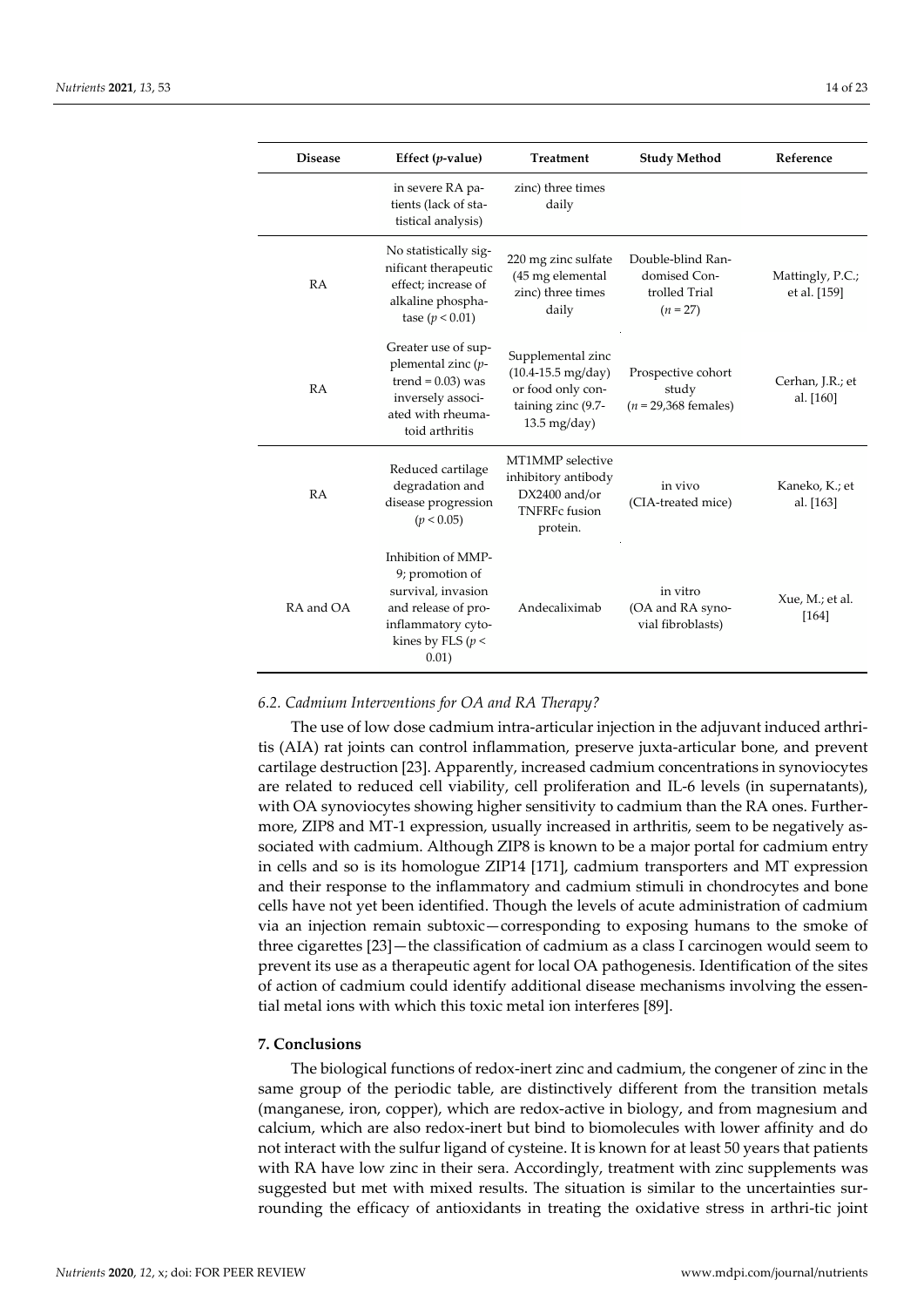disease. The reason for these uncertainties is to be found in the tight regulation of nutritionally essential zinc in tissues where slight changes from homoeostatic control in the physiological range can have either pro-antioxidant or pro-oxidant effects [172]. Changes in the availability of cellular zinc ions elicit potent effects on many pathways in the immune system, inflammation, and in cartilage and bone metabolism. Some of these effects have been mapped to signaling zinc ions as ligands in the modulation of protein tyrosine phosphatase activity [173]. It remains unclear whether patients with inflammatory arthritis, which is an on-going process without immediate, if any, resolution of the inflammation, have altered zinc status in the affected tissues and possibly are zinc deficient. New insights into the many proteins that control zinc metabolism and mutations in these proteins emphasise the importance of gene-micronutrient interactions in arthri-tic diseases. Cadmium is present in our diet, tobacco smoke, and dust, and some workers are exposed to it in specific occupational settings. Very recent insights suggest that this non-essential and toxic metal ion has a role in the aetiology of some forms of nodular RA. We posit that the metallobiochemistry underlying zinc and cadmium provides new insights into arthritic diseases. While these metal ions have practically no place in the traditional treatment and in the description of arthritic diseases in academic medicine, restoration of perturbations of zinc metabolism, and control of cadmium intoxication provide significant opportunities for treating and diagnosing these devastating diseases. One major advance will be the analysis of the metal status in tissues. While our discussion focused on OA and RA, the other three major arthritic diseases, fibromyalgia, lupus erythematosus and gout, and the less common ones, also should receive some scrutiny with regard to the principles discussed here.

**Author Contributions:** Both T.F. and W.M. conceived and wrote this article.

**Funding:** This research received no external funding.

**Institutional Review Board Statement:** Not applicable.

**Informed Consent Statement:** Not applicable.

**Data Availability Statement:** Not applicable.

**Acknowledgments:** The support of Zinpro Corporation, Eden Prairie, MN for our experimental work is gratefully acknowledged. We thank Prof. Hajo Haase (TU Berlin, Germany) for critical reading of the manuscript.

**Conflicts of Interest:** The authors declare no conflict of interest.

#### **List of Abbreviations:**

| 1St6Gal1       | $\beta$ -galactoside $\alpha$ -2,6-sialyltransferase |
|----------------|------------------------------------------------------|
| <b>ACPAs</b>   | anti-citrullinated protein antibodies                |
| ACTH           | adrenocorticotropic hormone                          |
| AIA            | adjuvant induced arthritis                           |
| bDMARDs        | biologic disease-modifying anti-rheumatic drugs      |
| BMI            | body-mass index                                      |
| CAIA           | collagen antibody-induced arthritis                  |
| CIA            | collagen-induced arthritis                           |
| <b>CRP</b>     | C-reactive protein                                   |
| DC             | dendritic cells                                      |
| <b>DMARDs</b>  | disease-modifying anti-rheumatic drugs               |
| ESR            | erythrocyte sedimentation rate                       |
| FLSs           | fibroblast-like synoviocytes                         |
| GDP            | gross domestic product                               |
| HIF-2 $\alpha$ | hypoxia-inducible factor- $2\alpha$                  |
| HLA            | human leukocyte antigen                              |
| IΑ             | itaconate (methylene succinic acid)                  |
| IFN- $\gamma$  | interferon- $\gamma$                                 |
| IgG            | immunoglobulin G                                     |
| H.             | interleukin                                          |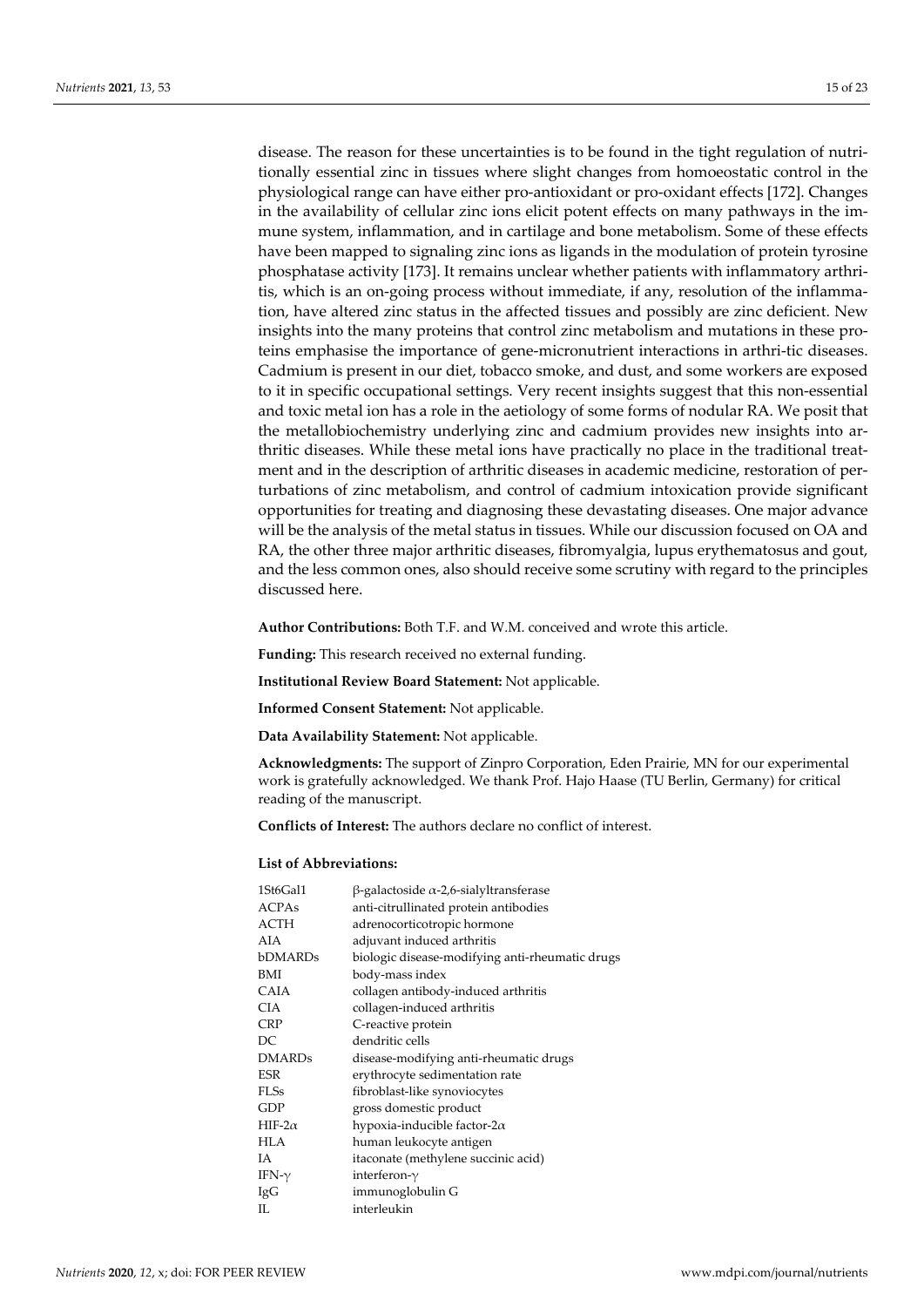| IRG1            | immune-responsive gene-1                                       |
|-----------------|----------------------------------------------------------------|
| <b>LPS</b>      | lipopolysaccharide                                             |
| МC              | mast cells                                                     |
| <b>MHC</b>      | major histocompatibility complex                               |
| MIA             | monoiodoacetate model                                          |
| <b>MMPs</b>     | matrix metalloproteinases                                      |
| MT              | metallothionein                                                |
| MTF1            | metal-regulatory transcription factor 1;                       |
| $NF - \kappa B$ | nuclear factor kappa-light-chain-enhancer of activated B cells |
| NK              | natural killer cells                                           |
| NLRP3           | nod-like receptor family pyrin domain containing 3             |
| NO.             | nitric oxide                                                   |
| OA.             | osteoarthritis                                                 |
| PADI4           | peptidylarginine deiminase                                     |
| <b>PHA</b>      | phytohaemagglutinin                                            |
| <b>PMNs</b>     | blood polymorphonuclear cells                                  |
| <b>PTM</b>      | post-translational modification                                |
| RA              | rheumatoid arthritis                                           |
| RF              | rheumatoid factor                                              |
| <b>ROS</b>      | reactive oxygen species                                        |
| <b>SCFAs</b>    | short chain fatty acids                                        |
| <b>SDH</b>      | succinate dehydrogenase                                        |
| SOD             | superoxide dismutase                                           |
| TCA             | Krebs cycle (tricarboxylic acid cycle)                         |
| Th1             | Thelper 1 cells                                                |
| Th17            | Thelper 17 cells                                               |
| Th <sub>2</sub> | T helper 2 cells                                               |
| TNF- $\alpha$   | tumour necrosis factor- $\alpha$                               |
| ZIP             | Zrt-/Irt-like protein                                          |
| ZnO NPs         | zinc oxide nanoparticles                                       |

## **References**

- 1. van der Woude, D.; van der Helm-van Mil, A.H.M. Update on the epidemiology, risk factors, and disease outcomes of rheumatoid arthritis. *Best Pract Res Clin Rheumatol* **2018**, *32*, 174-187.
- 2. Symmons, D.; Mathers, C.D.; Pfleger, B. The global burden of rheumatoid arthritis in the year 2000. Geneva, World Health Organisation. Available online: www.who.int/whosis/menh.cfm?path=evidenceburden\_gbd2000docs,burden\_gbd2000docs\_diseasedoc,burden\_gbd2000docs\_diseasedoc\_ra&language=English (2003a).
- 3. Murphy, L.B.; Cisternas, M.G.; Pasta, D.J.; Helmick, C.G.; Yelin, E.H. Medical expenditures and earnings losses among US adults with arthritis in 2013. *Arthritis Care Res (Hoboken)* **2018**, *70*, 869-876.
- 4. Vina, E.R.; Kwoh, C.K. Epidemiology of osteoarthritis: literature update. *Curr Opin Rheumatol* **2018**, *30*, 160-167.
- 5. Firestein, G.S. Pathogenesis of rheumatoid arthritis: The intersection of genetics and epigenetics. *Trans Am Clin Climatol Assoc* **2018**, *129*, 171-182.
- 6. Shi, J.; Knevel, R.; Suwannalai, P.; van der Linden, M.P.; Janssen, G.M.; van Veelen, P.A.; Levarht, N.E.; van der Helm-van Mil, A.H.; Cerami, A.; Huizinga, T.W.; Toes, R.E.; Trouw, L.A. Autoantibodies recognizing carbamylated proteins are present in sera of patients with rheumatoid arthritis and predict joint damage. *Proc Natl Acad Sci USA* **2011**, *108*, 17372-17377.
- 7. Juarez, M.; Bang, H.; Hammar, F.; Reimer, U.; Dyke, B.; Sahbudin, I.; Buckley, C.D.; Fisher, B.; Filer, A.; Raza, K. Identification of novel antiacetylated vimentin antibodies in patients with early inflammatory arthritis. *Ann Rheum Dis* **2016**, *75*, 1099-1107.
- 8. Gonzalez, A.; Icen, M.; Kremers, H.M.; Crowson, C.S.; Davis, J.M. 3rd; Therneau, T.M.; Roger, V.L.; Gabriel, S.E.; Mortality trends in rheumatoid arthritis: the role of rheumatoid factor. *J Rheumatol* **2008**, *35*, 1009-1014.
- 9. van Gaalen, F.A.; van Aken, J.; Huizinga, T.W.; Schreuder, G.M.; Breedveld, F.C.; Zanelli, E.; van Venrooij, W.J.; Verweij, C.L.; Toes, R.E.; de Vries, R.R. Association between HLA class II genes and autoantibodies to cyclic citrullinated peptides (CCPs) influences the severity of rheumatoid arthritis. *Arthritis Rheumatol* **2004**, *50*, 2113-2121.
- 10. Orange, D.E.; Agius, P.; DiCarlo, E.F.; Robine, N.; Geiger, H.; Szymonifka, J.; McNamara, M.; Cummings, R.; Andersen, K.M.; Mirza, S.; Figgie, M.; Ivashkiv, L.B.; Pernis, A.B.; Jiang, C.S.; Frank, M.O.; Darnell, R.B.; Lingampali, N.; Robinson, W.H.; Gravallese, E.; Accelerating medicines partnership in rheumatoid arthritis and lupus network; Bykerk, V.P.; Goodman, S.M.; Donlin, L.T. Identification of three rheumatoid arthritis disease subtypes by machine learning integration of synovial histologic features and RNA sequencing data. *Arthritis Rheumatol* **2018**, *70*, 690-701.
- 11. Murphy, D.; Sinha-Royle, E.; Bellis, K.; Harrington, C.; Hutchinson, D. Nodular rheumatoid arthritis (RA): A distinct disease subtype, initiated by cadmium inhalation inducing pulmonary nodule formation and subsequent RA–associated autoantibody generation. *Med Hypotheses* **2019**, *122*, 48–55.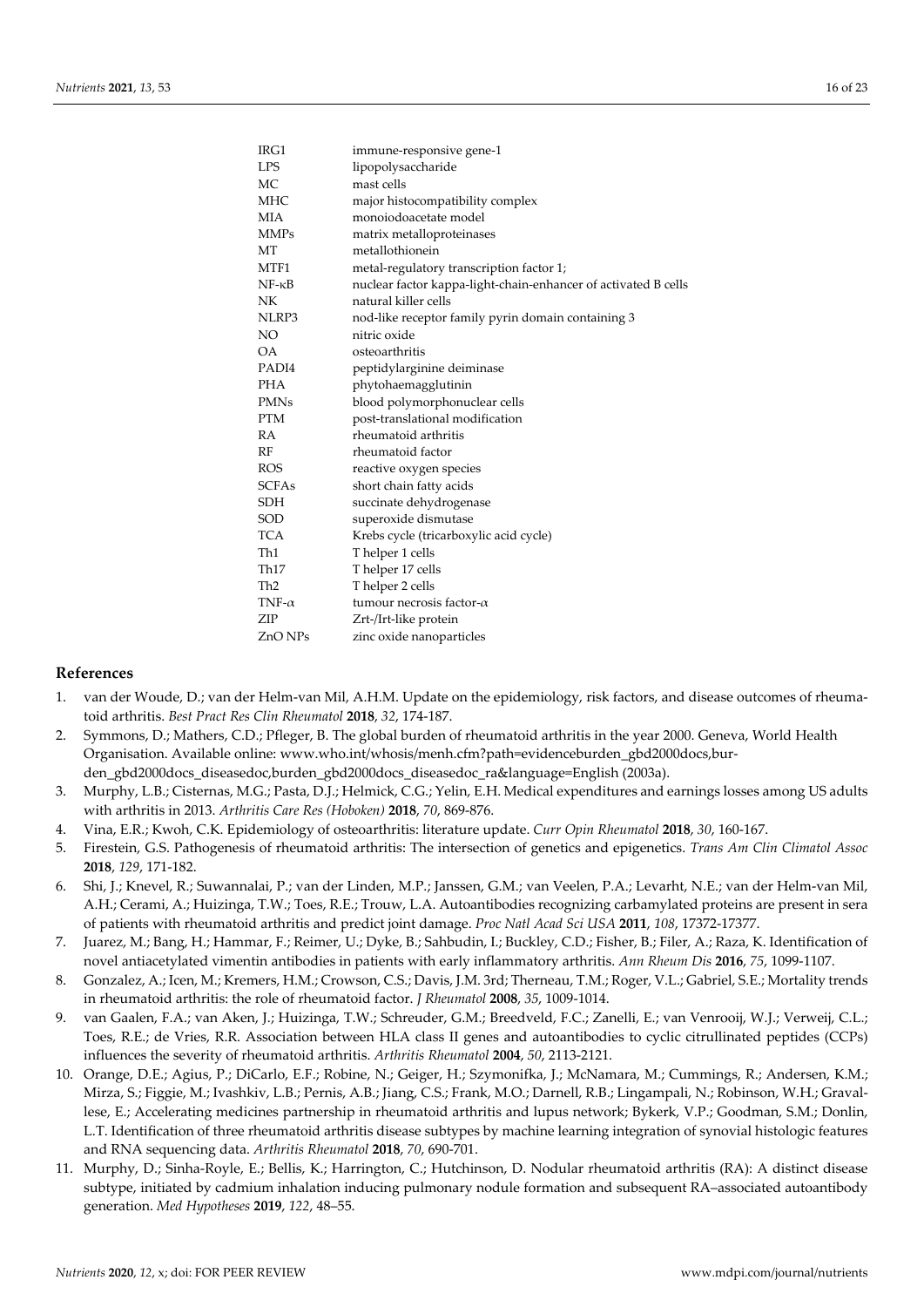- 12. Maywald, M.; Rink, L. Zinc signals in immunology. In *Zinc Signalling*; Fukada, T.; Kambe, T., Eds.; Springer Nature Singapore Pte Ltd.: Singapore, 2019; pp 243-277.
- 13. Hall, S.C.; Knoell, D.L. Zinc signals in inflammation. In *Zinc Signalling*; Fukada, T.; Kambe, T., Eds.; Springer Nature Singapore Pte Ltd.: Singapore, 2019; pp 279-304.
- 14. O'Connor, J.P.; Kanjilal, D.; Teitelbaum, M.; Lin S.S.; Cottrell, J.A. Zinc as a therapeutic agent in bone regeneration. *Materials (Basel)* **2020**, *13*, 2211-2233.
- 15. Afridi, H.I.; Kazi, T.G.; Brabazon, D.; Naher S. Association between essential trace and toxic elements in scalp hair samples of smokers rheumatoid arthritis subjects. *Sci Total Environ* **2011**, *412-413*, 93-100.
- 16. Ma, Y.; Zhang, X.; Fan, D.; Xia, Q.; Wang, M.; Pan, F. Common trace metals in rheumatoid arthritis: A systematic review and meta-analysis. *J Trace Elem Med Biol* **2019**, *56*, 81-89.
- 17. Mierzecki, A.; Strecker, D.; Radomska, K. A pilot study on zinc levels in patients with rheumatoid arthritis. *Biol Trace Elem Res* **2011**, *143*, 854-862.
- 18. Smolen, J.S.; Aletaha, D.; Bijlsma, J.W.; Breedveld, F.C.; Boumpas, D.; Burmester, G.; Combe, B.; Cutolo, M.; de Wit, M.; Dougados, M.; Emery, P.; Gibofsky, A.; Gomez-Reino, J.J.; Haraoui, B.; Kalden, J.; Keystone, E.C.; Kvien, T.K.; McInnes, I.; Martin-Mola, E.; Montecucco, C.; Schoels, M.; van der Heijde, D.; T2T Expert Committee. Treating rheumatoid arthritis to target: recommendations of an international task force. *Ann Rheum Dis* **2010**, *69*, 631-637.
- 19. Krężel, A.; Maret, W. The functions of metamorphic metallothioneins in zinc and copper metabolism. *Int J Mol Sci* **2017**, *18*, 1237- 1257.
- 20. Subramanian Vignesh, K.; Deepe Jr, G.S. Metallothioneins: emerging modulators in immunity and infection. *Int J Mol Sci* **2017**, *18*, 2197-2222.
- 21. Lichten, L.A.; Liuzzi, J.P.; Cousins, R.J. Interleukin-1beta contributes via nitric oxide to the upregulation and functional activity of the zinc transporter Zip14 (Slc39a14) in murine hepatocytes. *Am J Physiol Gastrointest Liver Physiol* **2009**, *296*, G860-867.
- 22. Schroeder, J.J.; Cousins, R.J. Interleukin 6 regulates metallothionein gene expression and zinc metabolism in hepatocytes monolayer cultures. *Proc Natl Acad Sci USA* **1990**, *87*, 3137-3141.
- 23. Bonaventura, P.; Courbon, G.; Lamboux, A.; Lavocat, F.; Marotte, H.; Albarède, F.; Miossec, P. Protective effect of low dose intraarticular cadmium on inflammation and joint destruction in arthritis. *Sci Rep* **2017**, *7*, 2415-2426.
- 24. Lee, M.; Won, Y.; Shin, Y.; Kim, J.H.; Chun, J.S. Reciprocal activation of hypoxia-inducible factor (HIF)-2α and the zinc-ZIP8- MTF1 axis amplifies catabolic signaling in osteoarthritis. *Osteoarth Cart* **2016**, *24*, 134-145.
- 25. Winters, C.; Jasani, B.; Marchant, S.; Morgan, J. Immunocytochemical identification of metallothionein-positive cells in rheumatoid synovium and analysis of their cell lineage. *Histochem J* **1997**, *29*, 301-307.
- 26. Backman, J.T.; Siegle, I.; Fritz, P. Immunohistochemical localization of metallothionein in synovial tissue of patients with chronic inflammatory and degenerative joint disease. *Virchows Arch* **1998**, *433*, 153-160.
- 27. Lynes M.A.; Richardson, C.A.; McCabe, R.; Crowthers, K.C.; Lee, J.C.; Youn, J.; Schweitzer I.B.; Shultz L.D. Metallothioneinmediated alterations in autoimmune disease processes. In *Metallothionein IV*; Klaassen, C., Ed.; Birkhäuser: Basel, Switzerland, 1999; pp 437-444.
- 28. Youn, J.; Hwang, S.H.; Ryoo, Z.Y.; Lynes M.A.; Paik, D.J.; Chung, H.S.; Kim, H.Y. Metallothionein suppresses collagen-induced arthritis via induction of TGF-β and down-regulation of proinflammatory mediators. *Clin Exp Immunol* **2001**, *129*, 232-239.
- 29. Miesel, R.; Zuber, M. Copper-dependent antioxidase defenses in inflammatory and autoimmune rheumatic diseases. *Inflammation* **1993**, *17*, 283-294.
- 30. Burrage, P.S.; Mix, K.S.; Brinckerhoff, C.E. Matrix metalloproteinases: role in arthritis. *Front Biosci* **2006**, *11*, 529-543.
- 31. de Rooy, D.P.; Zhernakova, A.; Tsonaka, R.; Willemze, A.; Kurreeman, B.A.; Trynka, G.; van Toorn, L.; Toes, R.E.; Huizinga, T.W.; Houwing-Duistermaat, J.J.; Gregersen, P.K.; van der Helm-van Mil, A.H. A genetic variant in the region of MMP-9 is associated with serum levels and progression of joint damage in rheumatoid arthritis. *Ann Rheum Dis* **2014**, *73*, 1163-1169.
- 32. Mahmoud, R.K.; El-Ansary, A.K.; El-Eishi, H.H.; Kamal, H.M.; El-Saeed, N.H. Matrix metalloproteinases MMP-3 and MMP-1 levels in sera and synovial fluids in patients with rheumatoid arthritis and osteoarthritis. *Ital J Biochem* **2005**, *54*, 248-257.
- 33. Mattey, D.L.; Nixon, N.B.; Dawes, P.T. Association of circulating levels of MMP-8 with mortality from respiratory disease in patients with rheumatoid arthritis. *Arthritis Res Ther* **2012**, *14*, R204-213.
- 34. Kalva, S.; Saranyah, K.; Suganya, P.R.; Nisha, M.; Saleena, L.M. Potent inhibitors precise to S1 loop of MMP-13, a crucial target for osteoarthritis. *J Mol Graph Model* **2013**, *44*, 297-310.
- 35. Liu, C.; Ren, S.; Zhao, S.; Wang, Y. LncRNA MALAT1/MiR-145 adjusts IL-1β-induced chondrocytes viability and cartilage matrix degradation by regulating ADAMTS5 in human osteoarthritis. *Yonsei Med J* **2019**, *60*, 1081-1092.
- 36. Tak, P.P.; Bresnihan, B. The pathogenesis and prevention of joint damage in rheumatoid arthritis. *Arthritis Rheumatol* **2000**, *43*, 2619-2633.
- 37. Song, J.; Kim, D.; Lee, C.H.; Lee, M.S.; Chun, C.H.; Jin, E.J. MicroRNA-488 regulates zinc transporter SLC39A8/ZIP8 during pathogenesis of osteoarthritis. *J Biomed Sci* **2013**, *20,* 31-37.
- 38. Haase, H.; Rink, L. Zinc signals and immune functions. *Biofactors* **2014**, *40*, 27-40.
- 39. Li, S.; Yu, Y.; Yue, Y.; Zhang, Z.; Su, K. Microbial infection and rheumatoid arthritis. *J Clin Cell Immunol* **2013**, *4*, 174-188.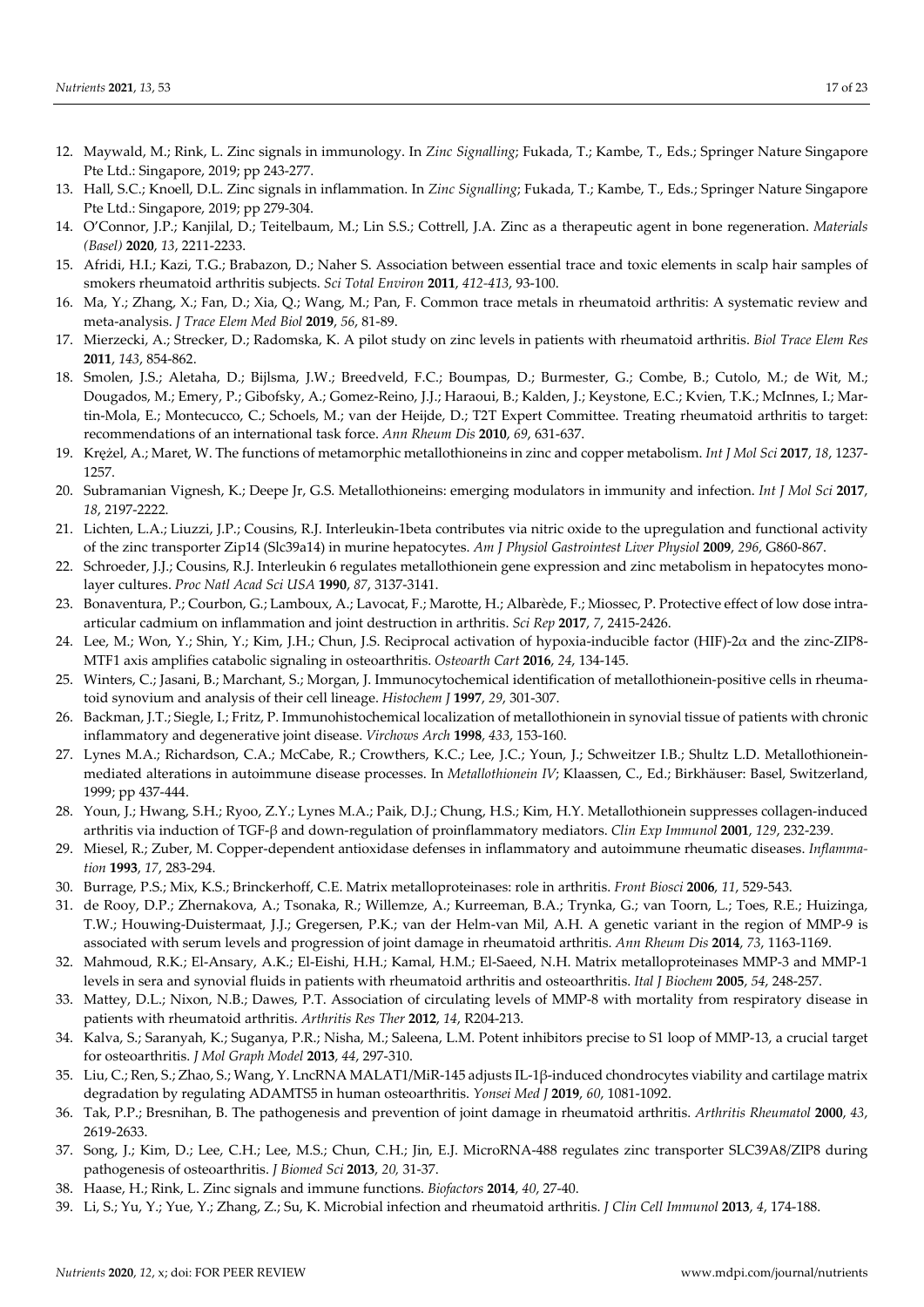- 40. Summersgill, H.; England, H.; Lopez-Castejon, G.; Lawrence, C.B.; Luheshi, N.M.; Pahle, J.; Mendes, P.; Brough, D. Zinc depletion regulates the processing and secretion of IL-1β. *Cell Death Dis* **2014**, *5*, e1040-1049.
- 41. Mayer, L.S.; Uciechowski, P.; Meyer, S.; Schwerdtle, T.; Rink, L.; Haase, H. Differential impact of zinc deficiency on phagocytosis, oxidative burst, and production of pro-inflammatory cytokines by human monocytes. *Metallo-mics* **2014**, *6*, 1288-1295.
- 42. Kokkonen, H.; Söderström, I.; Rocklöv, J.; Hallmans, G.; Lejon, K.; Rantapää Dahlqvist, S. Up-regulation of cytokines and chemokines predates the onset of rheumatoid arthritis. *Arthritis Rheumatol* **2010**, *62*, 383-391.
- 43. Gullick, N.J.; Abozaid, H.S.; Jayaraj, D.M.; Evans, H.G.; Scott, D.L.; Choy, E.H.; Taams, L.S. Enhanced and persistent levels of interleukin (IL)-17(+) CD4(+) T cells and serum IL-17 in patients with early inflammatory arthritis. *Clin Exp Immunol* **2013**, *174*, 292-301.
- 44. Redlich, K.; Smolen, J.S. Inflammatory bone loss: pathogenesis and therapeutic intervention. *Nat Rev Drug Discov* **2012**, *11*, 234- 250.
- 45. Schett, G. Effects of inflammatory and anti-inflammatory cytokines on the bone. *Eur J Clin Invest* **2011**, *41*, 1361-1366.
- 46. Prasad, A.S.; Beck, F.W.; Grabowski, S.M.; Kaplan, J.; Mathog, R.H. Zinc deficiency: Changes in cytokine production and T-cell subpopulations in patients with head and neck cancer and in noncancer subjects. *Proc Assoc Am Physicians* **1997**, *109*, 68-77.
- 47. Beck, F.W.; Li Y.; Bao, B; Prasad, A.S.; Sarkar, F.H. Evidence for reprogramming global gene expression during zinc deficiency in the HUT-78 cell line. *Nutrition* **2006**, *22*, 1045-1056.
- 48. Wieringa, F.T.; Dijkhuizen, M.A.; West, C.E.; van der Ven-Jongekrijg, J.; van der Meer, J.W.; Muhilal. Reduced production of immunoregulatory cytokines in vitamin A- and zinc-deficient Indonesian infants. *Eur J Clin Nutr* **2004**, *58*, 1498-1504.
- 49. Pyle, C.J.; Akhter, S.; Bao, S.; Dodd, C.E.; Schlesinger, L.S.; Knoell, D.L. Zinc modulates endotoxin-induced human macrophage inflammation through ZIP8 induction and C/EBPβ inhibition. *PLoS One* **2017**, *12*, e0169531-0169551.
- 50. Shegarfi, H.; Naddafi, F.; Mirshafiey, A. Natural killer cells and their role in rheumatoid arthritis: friend or foe? *Scient World J* **2012**, *2012*, 491974-491984.
- 51. Prasad, A.S. Effects of zinc deficiency on Th1 and Th2 cytokine shifts. *J Infect Dis* **2000**, *182*, S62-68.
- 52. Roman-Blas, J.A.; Jimenez, S.A. NF-κB as a potential therapeutic target in osteoarthritis and rheumatoid arthritis. *Osteoarthritis Cartilage* **2006**, *14*, 839-848.
- 53. Maret, W. Zinc and human disease. *Met Ions Life Sci* **2013**, *13*, 389-414.
- 54. Jarosz, M.; Olbert, M.; Wyszogrodzka, G.; Młyniec, K.; Librowski, T. Antioxidant and anti-inflammatory effects of zinc. Zincdependent NF-κB signalling. *Inflammopharmacology* **2017**, *25*, 11-24.
- 55. George, M.M.; Subramanian Vignesh, K.; Landero Figueroa, J.A.; Caruso, J.A.; Deepe, G.S. Jr. Zinc induces dendritic cell tolerogenic phenotype and skews regulatory T cell-Th17 balance. *J Immunol* **2016**, *197*, 1864-1876.
- 56. Kitamura, H.; Morikawa, H.; Kamon, H.; Iguchi, M.; Hojyo, S.; Fukada, T.; Yamashita, S.; Kaisho, T.; Akira, S.; Murakami, M.; Hirano, T. Toll-like receptor–mediated regulation of zinc homeostasis influences dendritic cell function. *Nat Immunol* **2006**, *7*, 971-977.
- 57. Jin, H.; Arase, N.; Hirayasu, K.; Kohyama, M.; Suenaga, T.; Saito, F.; Tanimura, K.; Matsuoka, S.; Ebina, K.; Shi, K.; Toyama-Sorimachi, N.; Yasuda, S.; Horita, T.; Hiwa, R.; Takasugi, K.; Ohmura, K.; Yoshikawa, H.; Saito, T.; Atsumi, T.; Sasazuki, T.; Katayama, I.; Lanier, L.L.; Arase, H. Autoantibodies to IgG/HLA class II complexes are associated with rheumatoid arthritis susceptibility. *Proc Natl Acad Sci USA* **2014**, *111*, 3787-3792.
- 58. Lee, H.; Kim, B.; Choi, Y.H.; Hwang, Y.; Kim, D.H.; Cho, S.; Hong, S.J.; Lee, W.W. Inhibition of interleukin-1β-mediated interleukin-1 receptor-associated kinase 4 phosphorylation by zinc leads to repression of memory T helper type 17 response in humans. *Immunology* **2015**, *146*, 645-656.
- 59. Hsu, H.C.; Yang, P.; Wang, J.; Wu, Q.; Myers, R.; Chen, J.; Yi, J.; Guentert, T.; Tousson, A.; Stanus, A.L.; Le, T.V.; Lorenz, R.G.; Xu, H.; Kolls, J.K.; Carter, R.H.; Chaplin, D.D.; Williams, R.W.; Mountz, J.D. Interleukin 17-producing T helper cells and interleukin 17 orchestrate autoreactive germinal center development in autoimmune BXD2 mice. *Nat Immunol* **2008**, *9*, 166-175.
- 60. Hojyo, S.; Fukada, T. Roles of zinc signaling in the immune system. *J Immunol Res* **2016**, 2016, 6762343-6762364.
- 61. Anzilotti, C.; Swan, D.J., Boisson, B.; Deobagkar-Lele, M.; Oliveira, C.; Chabosseau, P.; Engelhardt, K.R.; Xu, X.; Chen, R.; Alvarez, L.; Berlinguer-Palmini, R.; Katherine R.; Bull, K.R.; Cawthorne, E.; Cribbs, A.P.; Crockford, T.L.; Singh Dang, T.S.; Fearn, A.; Fenech, E.J; de Jong, S.J.; Lagerholm, B.C.; Ma, C.S.; Sims, D.; van den Berg, B.; Xu, Y.; Cant, A.J.; Kleiner, G.; Leahy, T.R.; de la Morena, M.T.; Puck, J.M.; Shapiro, R.S.; van der Burg, M.; Chapman, J.R.; Christianson, J.C.; Davies, B; McGrath, J.A.; Przyborski, S.; Santibanez Koref, M.; Tangye, S.G; Werner, A.; Rutter, G.A.; Padilla-Parra, S.; Casanova, J.L.; Cornall, R.J.; Conley, M.E.; Hambleton, S. An essential role for the Zn2+ transporter ZIP7 in B cell development. *Nat Immunol* **2019**, *20*, 350-361.
- 62. Sun, J.; Li, L.; Li, L.; Ding, L.; Liu, X.; Chen, X.; Zhang, J.; Qi, X.; Du, J.; Huang, Z. Metallothionein-1 suppresses rheumatoid arthritis pathogenesis by shifting the Th17/Treg balance. *Eur J Immunol* **2018**, *48*, 1550-1562.
- 63. Liuzzi, J.P.; Lichten, L.A.; Rivera, S.; Blanchard, R.K.; Aydemir, T.B.; Knutson, M.D.; Ganz, T.; Cousins, R.J. Interleukin-6 regulates the zinc transporter Zip14 in liver and contributes to the hypozincemia of the acute-phase response. *Proc Natl Acad Sci USA* **2005**, *102*, 6843-6848.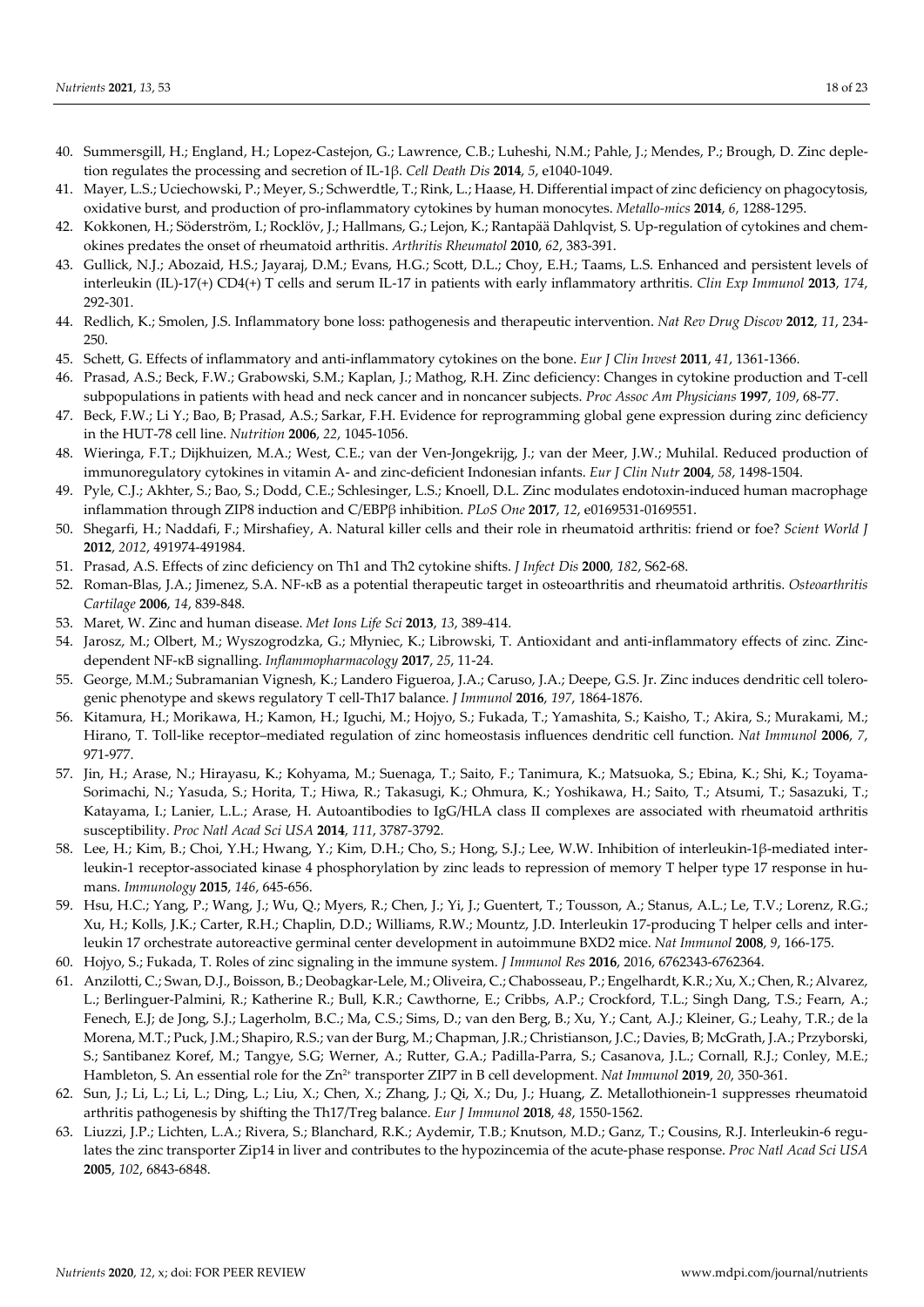- 64. Aburto-Luna, V.; Treviño, S.; Santos-López, G.; Moroni-González, D.; Calva-Cruz, O.; Aguilar-Alonso, P.; León-Chávez, B.A.; Brambila, E. Hepatic mobilization of zinc after an experimental surgery, and its relationship with inflammatory cytokines release, and expression of metallothionein and Zip14 transporter. *Inflamm Res* **2017**, *66*, 167-175.
- 65. Bonaventura, P.; Lamboux, A.; Albarède, F.; Miossec, P. A Feedback loop between inflammation and Zn uptake. *PLoS One* **2016**, *11*, e0147146-0147157.
- 66. Safieh-Garabedian, B.; Ahmed, K.; Khamashta, M.A.; Taub, N.A.; Hughes, G.R. Thymulin modulates cytokine release by peripheral blood mononuclear cells: a comparison between healthy volunteers and patients with systemic lupus erythematosus. *Int Arch Allergy Immunol* **1993**, *101*, 126-131.
- 67. Dardenne, M.; Savino, W.; Wade, S.; Kaiserlian, D.; Lemonnier, D.; Bach, J.F. In vivo and in vitro studies of thymulin in marginally zinc-deficient mice. *Eur J Immunol* **1984**, *14*, 454-458.
- 68. Dufner-Beattie, J.; Huang, Z.L.; Geiser, J.; Xu, W.; Andrews, G.K. Generation and characterization of mice lacking the zinc uptake transporter ZIP3. *Mol Cell Biol* **2005**, *25*, 5607-5615.
- 69. Olafson, R.W. Thymus metallothionein: regulation of zinc-thionein in the aging mouse. *Can J Biochem Cell Biol* **1985**, *63*, 91-95.
- 70. Mikhaylenko, D.S.; Nemtsova, M.V.; Bure, I.V.; Kuznetsova, E.B.; Alekseeva, E.A.; Tarasov, V.V.; Lukashev, A.N.; Beloukhova, M.I.; Deviatkin, A.A.; Zamyatnin, A.A. Jr. Genetic polymorphisms associated with rheumatoid arthritis development and antirheumatic therapy response. *Int J Mol Sci* **2020**, *21*, 4911-4928.
- 71. Okada, Y.; Wu, D.; Trynka, G.; Raj, T.; Terao, C.; Ikari, K.; Kochi, Y.; Ohmura, K.; Suzuki, A.; Yoshida, S.; Graham, R.R.; Manoharan, A.; Ortmann, W.; Bhangale, T.; Denny, J.C.; Carroll, R.J.; Eyler, A.E.; Greenberg, J.D.; Kremer, J.M.; Pappas, D.A.; … Plenge, R.M. Genetics of rheumatoid arthritis contributes to biology and drug discovery. *Nature* **2014**, *506*, 376-381.
- 72. Cheung, N.T.; Dawes, P.T.; Poulton, K.V.; Ollier, W.E.; Taylor, D.J.; Mattey, D.L. High serum levels of pro-matrix metalloproteinase-3 are associated with greater radiographic damage and the presence of the shared epitope in patients with rheumatoid arthritis. *J Rheumatol* **2000**, *27*, 882-887.
- 73. Tepaamorndech, S.; Oort, P.; Kirschke, C.P.; Cai, Y.; Huang, L. ZNT7 binds to CD40 and influences CD154-triggered p38 MAPK activity in B lymphocytes—a possible regulatory mechanism for zinc in immune function. *FEBS Open Bio* **2012**, *7*, 675-690.
- 74. Adelino, J.E.; Addobbati, C.; Pontillo, A.; Fragoso, T.S.; Duarte, A.; Crovella, S.; De Azevedo Silva, J.; Sandrin-Garcia, P. A genetic variant within SLC30A6 has a protective role in the severity of rheumatoid arthritis. *Scand J Rheumatol* **2017**, *46*, 326-327.
- 75. Zengini, E.; Hatzikotoulas, K.; Tachmazidou, I.; Steinberg, J.; Hartwig, F.P.; Southam, L.; Hackinger, S.; Boer, C.G.; Styrkarsdottir, U.; Gilly, A.; Suveges, D.; Killian, B.; Ingvarsson, T.; Jonsson, H.; Babis, G.C.; McCaskie, A.; Uitterlinden, A.G.; van Meurs, J.; Thorsteinsdottir, U.; Stefansson, K.; Smith, G.D.; Wilkinson, J.M; Zeggini, E. Genome-wide analyses using UK Biobank data provide insights into the genetic architecture of osteoarthritis. *Nat Genet* **2018**, *50*, 549-558.
- 76. Symmons, D.; Turner, G.; Webb, R.; Asten, P.; Barrett, E.; Lunt, M.; Scott, D.; Silman, A. The prevalence of rheumatoid arthritis in the United Kingdom: new estimates for a new century. *Rheumatology* **2002**, *41*, 793-800.
- 77. Krishman, E. Smoking, gender, and rheumatoid arthritis epidemiological clues to aetiology. Results from the behavioural risk factor of surveillance system. *Joint Bone Spine* **2003**, *70*, 496-502.
- 78. Felson, D.T.; Lawrence, R.C.; Dieppe, P.A.; Hirsch, R.; Helmick, C.G.; Jordan, J.M.; Kington, R.S.; Lane, N.E.; Nevitt, M.C.; Zhang, Y.; Sowers, M.; McAlindon, T.; Spector, T.D.; Poole, A.R.; Yanovski, S.Z.; Ateshian, G.; Sharma, L.; Buckwalter, J.A.; Brandt, K.D.; Fries, J.F. Osteoarthritis: new insights. Part 1: the disease and its risk factors. *Ann Intern Med* **2000**, *133*, 635-646.
- 79. Felson, D.T.; Nevit, M.C. The effects of oestrogen on osteoarthritis. *Curr Opin Rheumatol* **1998**, *10*, 269-272.
- 80. Engdahl, C.; Bondt, A.; Harre, U.; Raufer, J.; Pfeifle, R.; Camponeschi, A.; Wuhrer, M.; Seeling, M.; Mårtensson, I.L.; Nimmerjahn, F.; Krönke, G.; Scherer, H.U.; Forsblad-d'Elia, H.; Schett, G. Estrogen induces St6gal1 expression and increases IgG sialylation in mice and patients with rheumatoid arthritis: a potential explanation for the increased risk of rheumatoid arthritis in postmenopausal women. *Arthritis Res Ther* **2018**, *20*, 84-95.
- 81. Om, A.S.; Chung, K.W. Dietary zinc deficiency alters 5 alpha-reduction and aromatization of testosterone and androgen and estrogen receptors in rat liver. *J Nutr* **1996**, *126*, 842-848.
- 82. Sunar, F.; Baltaci, A.K.; Ergene, N.; Mogulkoc, R. Zinc deficiency and supplementation in ovariectomized rats: Their effect on serum estrogen and progesterone levels and their relation to calcium and phosphorus. *Pak J Pharm Sci* **2009**, *22*, 150-154.
- 83. Mehta, S.W.; Eikum R. Effect of estrogen on serum and tissue levels of copper and zinc. In *Copper Bioavailability and Metabolism*; Kies, C., Ed.; Springer: Boston, MA, 1989; pp 155-162.
- 84. Joo, S.H.; Lee, J.; Hutchinson, D.; Song, Y.W. Prevalence of rheumatoid arthritis in relation to serum cadmium concentrations: Cross-sectional study using Korean Nation Health and Nutrition Examination Survey (KNHANES) data. *BMJ Open* **2019**, *9*, e023233-023241.
- 85. Xu, Y.; Chen, G. Mast cell and autoimmune diseases. *Mediators Inflamm* **2015**, *2015*, 246126-246134
- 86. Mackey, E.; Thelen, K.M.; Bali, V.; Fardisi, M.; Trowbridge, M.; Jordan, C.L.; Moeser, A.J. Perinatal androgens organize sex differences in mast cells and attenuate anaphylaxis severity into adulthood. *Proc Natl Acad Sci USA* **2020**, 117, 23751-23761.
- 87. Amin, S.; Niu, J.; Guermazi, A.; Grigoryan, M.; Hunter, D.J.; Clancy, M.; LaValley, M.P.; Genant, H.K.; Felson, D.T. Cigarette smoking and the risk for cartilage loss and knee pain in men with knee osteoarthritis. *Ann Rheum Dis* **2007**, *66*, 18-22.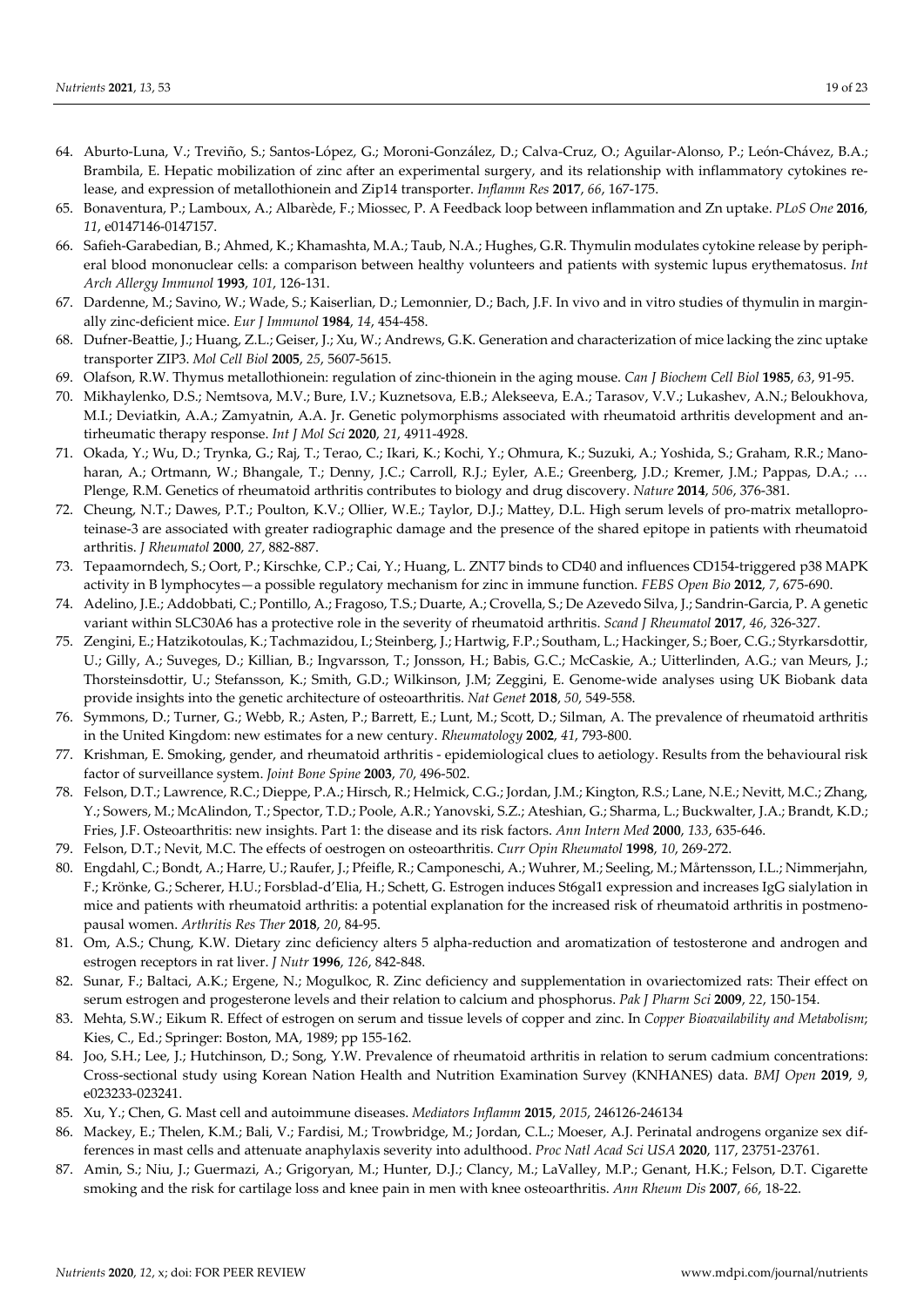- 88. Hedström, A.K.; Stawiarz, L.; Klareskog, L.; Alfredsson, L. Smoking and susceptibility to rheumatoid arthritis in a Swedish population-based case–control study. *Eur J Epidemiol* **2018**, *33*, 415-423.
- 89. Maret, W.; Moulis, J.M. The bioinorganic chemistry of cadmium in the context of its toxicity. *Met Ions Life Sci* **2013**, *11*, 1-29.
- 90. Hendrick, D.J. Smoking, cadmium, and emphysema. *Thorax* **2004**, *59*, 184-185.
- 91. Pappas, R.S. Toxic elements in tobacco and in cigarette smoke: inflammation and sensitization. *Metallomics* **2011**, *3*, 1181-1198.
- 92. Ireland, J.M.; Unanue, E.R. Processing of proteins in autophagy vesicles of antigen–presenting cells generates citrullinated peptides recognized by the immune system. *Autophagy* **2012**, *8*, 429-430.
- 93. Chargui, A.; Zekri, S.; Jacquillet, G.; Rubera, I.; Ilie, M.; Belaid, A.; Duranton, C.; Tauc, M.; Hofman, P.; Poujeol, P.; El May, M.V.; Mograbi, B. Cadmium–induced autophagy in rat kidney: an early biomarker of subtoxic exposure. *Toxicol Sci* **2011**, *121*, 31-42.
- 94. Bernhard, D.; Rossmann, A.; Wick, G. Metals in cigarette smoke. *IUBMB Life* **2005**, *57*, 805-809.
- 95. Hutchinson, D. Cadmium, one of the villains behind the curtain: has exposure to cadmium helped to pull the strings of seropositive rheumatoid arthritis pathogenesis all along? *Int J Rheum Dis* **2015**, *18*, 570-573.
- 96. Murphy, D.; Mathew, A.; James, B.; Hutchinson, D. Could the inhalation of cadmium and other metals in addition to textile dust inhalation account for the observed increased risk of rheumatoid arthritis in textile workers? *Ann Rheum Dis* **2016**, *75,* e30.
- 97. Murphy, D.; James, B.; Hutchinson, D. Could the significantly increased risk of rheumatoid arthritis reported in Italian male steel workers be explained by occupational exposure to cadmium? *J Occup Med Toxicol* **2016**, *11,* 21-22.
- 98. Wang, D.; Zhang, J.; Lau, J.; Wang, S.; Taneja, V.; Matteson, E.L.; Vassallo, R. Mechanisms of lung disease development in rheumatoid arthritis. *Nat Rev Rheumatol* **2019**, *15*, 581-596.
- 99. Huang, S.; Kronzer, V.L.; Dellaripa, P.F.; Deane, K.D.; Bolster, M.B.; Nagaraja, V.; Khanna, D.; Doyle, T.J.; Sparks, J.A. Rheumatoid arthritis-associated interstitial lung disease: Current update on prevalence, risk factors, and pharmacologic treatment. *Curr Treatm Opt Rheumatol* **2020**, *6*, 337-353.
- 100. Napolitano, J.R.; Liu, M.J.; Bao, S.; Crawford, M.; Nana-Sinkam, P.; Cormet-Boyaka, E.; Knoell, D.L. Cadmium-mediated toxicity of lung epithelia is enhanced through NF-κB-mediated transcriptional activation of the human zinc transporter ZIP8. *Am J Physiol Lung Cell Mol Physiol* **2012**, *302*, L909-L918.
- 101. Wegner, N.; Lundberg, K.; Kinloch, A.; Fisher, B.; Malmström, V.; Feldmann, M.; Venables, P.J. Autoimmunity to specific citrullinated proteins gives the first clues to the aetiology of rheumatoid arthritis. *Immunol Rev* **2010**, *233*, 34-54.
- 102. Wessels, I.; Maywald, M.; Rink, L. Zinc as a gatekeeper of immune function. *Nutrients* **2017**, *9*, 1286-1330.
- 103. Muneaki, T.; Kuniyasu, O. Zinc and copper play a role in coaggregation inhibiting action of Porphyromonas gingivalis. *Oral Microbiol Immunol* **2009**, *24*, 56-63.
- 104. Ben Lagha, A.; Yang, Y.; Trivedi, H.M.; Masters, J.G.; Grenier, D.A. Dual zinc plus arginine formulation attenuates the pathogenic properties of *Porphyromonas gingivalis* and protects gingival keratinocyte barrier function in an in vitro model. *J Oral Microbiol* **2020**, *12*, 1798044-1798056.
- 105. Wang, J.; Du, L.; Fu, Y.; Jiang, P.; Wang, X. ZnO nanoparticles inhibit the activity of *Porphyromonas gingivalis* and *Actinomyces naeslundii* and promote the mineralization of the cementum. *BMC Oral Health* **2019**, *19*, 84-95.
- 106. Reed, S.; Neuman, H.; Moscovich, S.; Glahn, R.P.; Koren, O.; Tako, E. Chronic zinc deficiency alters chick gut microbiota composition and function. *Nutrients* **2015**, *7*, 9768-9784.
- 107. Starke, I.C.; Pieper, R.; Neumann, K.; Zentek, J.; Vahjen, W. The impact of high dietary zinc oxide on the development of the intestinal microbiota in weaned piglets. *FEMS Microbiol Ecol* **2014**, *87*, 416-427.
- 108. Pieper, R.; Vahjen, W.; Neumann, K.; Van Kessel, A.G.; Zentek, J. Dose-dependent effects of dietary zinc oxide on bacterial communities and metabolic profiles in the ileum of weaned pigs. *J Anim Physiol Anim Nutr* **2012**, *96*, 825-833.
- 109. Fraker, P.J.; King, L.E. Reprogramming of the immune system during zinc deficiency. *Annu Rev Nutr* **2004**, *24*, 277-298.
- 110. Ryan, D.G.; Murphy, M.P.; Frezza, C.; Prag, H.A.; Chouchani, E.T.; O Neill, L.A.; Mills, E.L. Coupling Krebs cycle metabolites to signalling in immunity and cancer. *Nat Metab* **2019**, *1*, 16-33.
- 111. Scagliola, A.; Mainini, F.; Cardaci, S. The tricarboxylic acid cycle at the crossroad between cancer and immunity. *Antioxid Redox Signal* **2020**, *32*, 834-852.
- 112. Murphy, M.P.; O Neill, L.A.J. Krebs cycle reimagined: the emerging roles of succinate and itaconate as signal transducers. *Cell* **2018**, *174*, 780-784.
- 113. Swain, A.; Bambouskova, M.; Kim, H.; Sairam Andhey, P.; Duncan, D.; Auclair, K.; Chubukov, V.; Simons, D.M.; Roddy, T.P.; Kelly, M.; Stewart, K.M.; Artyomov, M.N. Comparative evaluation of itaconate and its derivatives reveals divergent inflammasome and type I interferon regulation in macrophages. *Nat Metab* **2020**, *2*, 594-602.
- 114. Bailey, J.D.; Diotallevi, M.; Nicol, T.; McNeill, E.; Shaw, A.; Chuaiphichai, S.; Hale, A.; Starr, A.; Nandi, M.; Stylianou, E.; McShane, H.; Davis, S.; Fischer, R.; Kessler, B.M.; McCullagh, J.; Channon, K.M.; Crabtree, M.J. Nitric oxide modulates metabolic remodelling in inflammatory macrophages through TCA cycle regulation and itaconate accumulation. *Cell Rep* **2019**, *28*, 218-230.
- 115. Lampropoulou, V.; Sergushichev, A.; Bambouskova, M.; Nair, S.; Vincent, E.E.; Loginicheva, E.; Cervantes-Barragan, L.; Ma, X.; Huang, S.C.-C.; Griss, T., Weinheimer, C.J.; Khader, S.; Randolph, G.J.; Pearce, E.J.; Jones R.G.; Diwan, A.; Diamond, M.S.; Artyomov, M.N. Itaconate links inhibition of succinate dehydrogenase with macrophage metabolic remodelling and regulation of inflammation. *Cell Metab* **2016**, *24*, 158-166.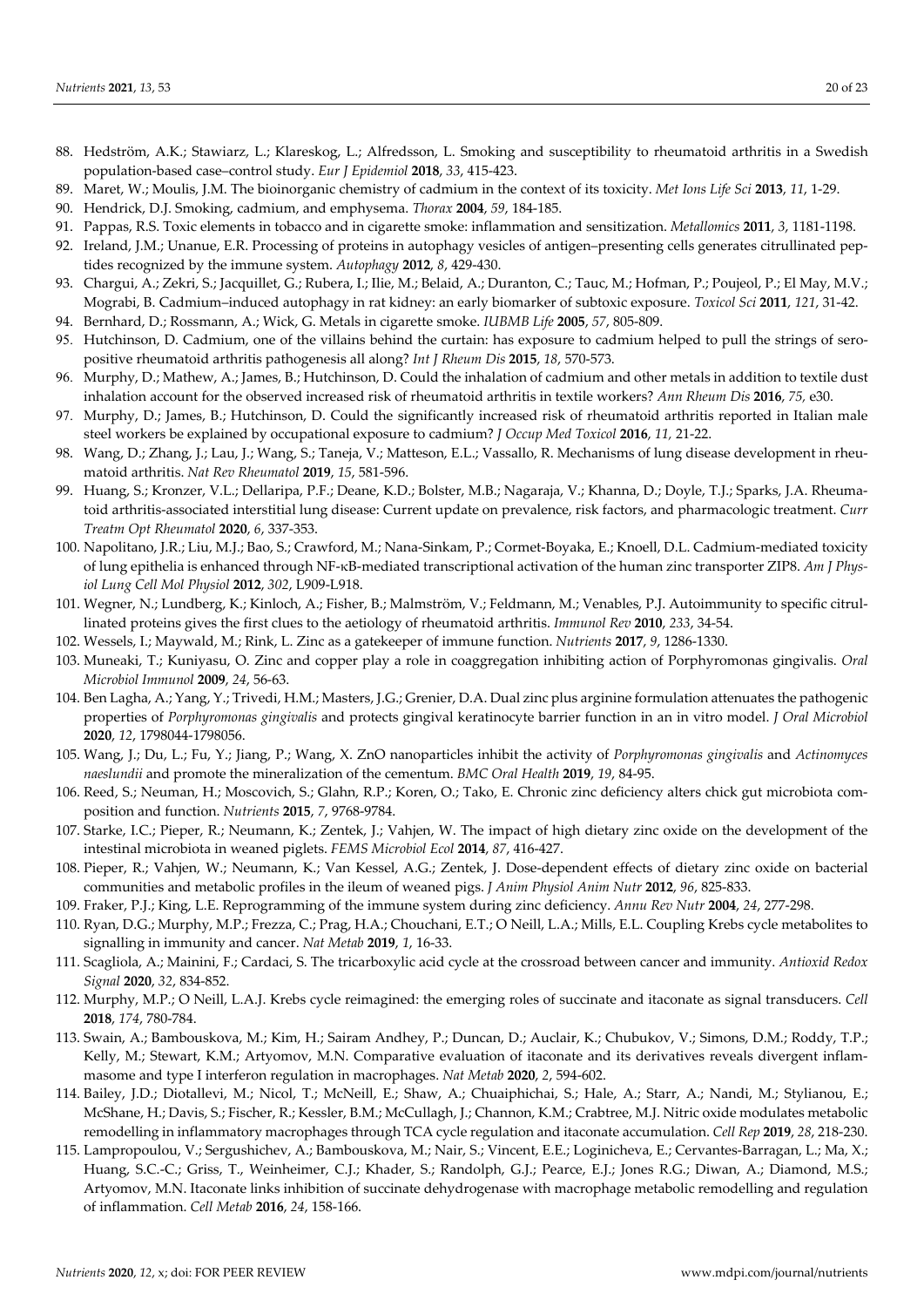- 116. Domínguez-Andrés, J.; Novakovic, B.; Li, Y.; Scicluna, B.P.; Gresnigt, M.S.; Arts, R.; Oosting, M.; Moorlag, S.; Groh, L.A.; Zwaag, J.; Koch, R.M.; Ter Horst, R.; Joosten, L.; Wijmenga, C.; Michelucci, A.; van der Poll, T.; Kox, M.; Pickkers, P.; Kumar, V.; Stunnenberg, H.; … Netea, M.G. The itaconate pathway is a central regulatory node linking innate immune tolerance and trained immunity. *Cell Metab* **2019**, *29*, 211-220.
- 117. Yu, X.H.; Zhang, D.W.; Zheng, X.L.; Tang, C.K. Itaconate: an emerging determinant of inflammation in activated macrophages. Immunol Cell Biol 2019, 97, 134–141.
- 118. Costa, A.S.H.; Higgins, M.; Hams, E.; Szpyt, J.; Runtsch, M.C.; King, M.S.; McGouran, J.F.; Fischer, R.; Kessler, B.M.; McGettrick, A.F.; Hughes, M.M.; Carroll, R.G.; Booty, L.M.; Knatko, E.V.; Meakin, P.J.; Ashford, M.L.J; Modis, L.K.; Brunori, G.; Sévin, D.C.; Fallon, P.G.; Caldwell, S.T.; Kunji, E.R.S.; Chouchani, E.T.; Frezza, C.; Dinkova-Kostova, A.T.; Hartley, R.C.; Murphy, M.P.; O Neill, L.A. Itaconate is an anti-inflammatory metabolite that activates Nrf2 via alkylation of KEAP1. *Nature* **2018**, *556*, 113-117.
- 119. Bambouskova, M.; Gorvel, L.; Lampropoulou, V.; Sergushichev, A.; Loginicheva, E.; Johnson, K.; Korenfeld, D.; Mathyer, M.E.; Kim, H.; Huang, L.H.; Duncan, D.; Bregman, H.; Keskin, A.; Santeford, A.; Apte, R.S.; Sehgal, R.; Johnson, B.; Amarasinghe, G.K.; Soares, M.P.; Satoh, T.; … Artyomov, M.N. Electrophilic properties of itaconate and derivatives regulate the IκBζ-ATF3 inflammatory axis. *Nature* **2018**, *556*, 501-504.
- 120. Meiser, J.; Kraemer, L.; Jaeger, C.; Madry, H.; Link, A.; Lepper, P.M.; Hiller, K.; Schneider, J.G. Itaconic acid indicates cellular but not systemic immune system activation. *Oncotarget* **2018**, *9*, 32098-32107.
- 121. Hollander, A.P.; Corke, K.P.; Freemont, A.J.; Lewis, C.E. Expression of hypoxia-inducible factor 1alpha by macrophages in the rheumatoid synovium: implication for targeting of therapeutic genes in the inflamed joint. *Arthritis Rheumatol* **2001**, *44*, 1540- 1544.
- 122. Littlewood-Evans, A.; Sarret, S.; Apfel, V.; Loesle, P.; Dawson, J.; Zhang, J.; Muller, A.; Tigani, B.; Kneuer, R.; Patel, S.; Valeaux, S.; Gommermann, N.; Rubic-Schneider, T.; Junt, T.; Carballido, J.M. GPR91 senses extracellular succinate released from inflammatory macrophages and exacerbates rheumatoid arthritis. *J Exp Med* **2016**, *213*, 1655-1662.
- 123. van Delft, M.A.M.; Huizinga, T.W.J. An overview of autoantibodies in rheumatoid arthritis. *J Autoimmun* **2020**, *110,* 102392- 102403.
- 124. Kim, S.; Hwang, J.; Xuan, J.; Jung, Y.H.; Cha, H-S.; Kim, K.H. Global metabolite profiling of synovial fluid for the specific diagnosis of rheumatoid arthritis from other inflammatory arthritis. *PLoS One* **2014**, *9*, e97501-97509
- 125. Carlson, A.K.; Rawle, R.A.; Wallace, C.W.; Adams, E.; Greenwood, M.C.; Bothner, B.; June, R.K. Global metabolomic profiling of human synovial fluid for rheumatoid arthritis biomarkers. *Clin Exp Rheumatol* **2019**, *37*, 393-399.
- 126. Maret, W. Zinc biochemistry: From a single enzyme to a key element of life. *Adv Nutr* **2013**, *4*, 82-91.
- 127. Costello, L.C.; Liu, Y.; Franklin, R.B.; Kennedy, M.C. Zinc inhibition of mitochondrial aconitase and its importance in citrate metabolism of prostate epithelial cells. *J Biol Chem* **1997**, *272*, 28875-28881.
- 128. Feng, W.; Cai, J.; Pierce, W.M.; Franklin, R.B.; Maret, W.; Benz, F.W.; Kang, Y.J. Metallothionein transfers zinc to mitochondrialaconitase through a direct interaction in mouse hearts. *Biochem Biophys Res Commun* **2005**, *332*, 853-858.
- 129. Shi, D.; Morizono, H.; Yu, X.; Tong, L.; Allewell, N.M.; Tuchman, M. Human ornithine transcarbamoylase: crystallographic insights into substrate recognition and conformational changes. *Biochem J* **2001**, *354*, 501-509.
- 130. Knipp, M.; Charnock, J.M.; Garner, C.D.; Vašák, M. Structural and functional characterization of the Zn(II) site in dimethylargininase-1 (DDAH-1) from bovine brain. *J Biol Chem* **2001**, *276*, 40449-40456.
- 131. Su, W.; Chapman, N.M.; Wei, J.; Zeng, H.; Dhungana, Y.; Shi, H.; Saravia, J.; Zhou, P.; Long, L.; Rankin, S.; Kc, A.; Vogel, P.; Chi, H. Protein prenylation drives discrete signaling programs for the differentiation and maintenance of effector Treg cells. *Cell Metab* **2020**, *32*, 1-16.
- 132. Huang, C.C.; Casey, P.J.; Fierke, C.A. Evidence for a catalytic role of zinc in protein farnesyltransferase. Spectroscopy of Co2+ farnesyltransferase indicates metal coordination of the substrate thiolate. *J Biol Chem* **1997**, *272*, 20-23.
- 133. Taylor, J.S.; Reid, T.S.; Terry, K.L.; Casey, P.J.; Beese, L.S. Structure of mammalian protein geranylgeranyltransferase type-I. *EMBO J* **2003**, *22*, 5963-5974.
- 134. Larson-Casey J.L.; Gu, L.; Fiehn, O.; Carter, A.B. Cadmium-mediated lung injury is exacerbated by the persistence of classically activated macrophages. *J Biol Chem* **2020**, *295*, 15754-15766.
- 135. Hu, X.; Chandler, J.; Park, S.; Liu, K.; Fernandes, J.; Orr, M.; Smith, M.M.R.; Ma, C.; Kang, S.M.; Uppal, K.; Jones, D.P.; Go, Y.M. Low-dose cadmium disrupts mitochondrial citric acid cycle and lipid metabolism in mouse lung. *Free Radic Biol Med* **2019**, *131*, 209-217.
- 136. Knoell, D.L.; Wyatt, T.A. The adverse impact of cadmium on immune function and lung host defense. *Sem Cell Dev Biol* **2020**, in press (https://doi.org/10.1016/j.semcdb.2020.10.007).
- 137. Sies, H. Findings in redox biology: From H2O2 to oxidative stress. *J Biol Chem* **2020**, *295*, 13458-13473.
- 138. Halliwell, B.; Gutteridge, J.M.C. Free Radicals in Biology and Medicine; 5th Edition, Oxford University Press: Oxford, U.K., 2015; pp 558-565.
- 139. Kröncke, K.D.; Fehsel, K.; Schmidt, T.; Zenke, F.T.; Dasting, I.; Wesener, J.R.; Bettermann, H.; Breunig, K.D.; Kolb-Bachofen, V. Nitric oxide destroys zinc-sulfur clusters inducing zinc release from metallothionein and inhibition of the zinc finger-type yeast transcription activator LAC9. *Biochem Biophys Res Commun* **1994**, *200*, 1105-1110.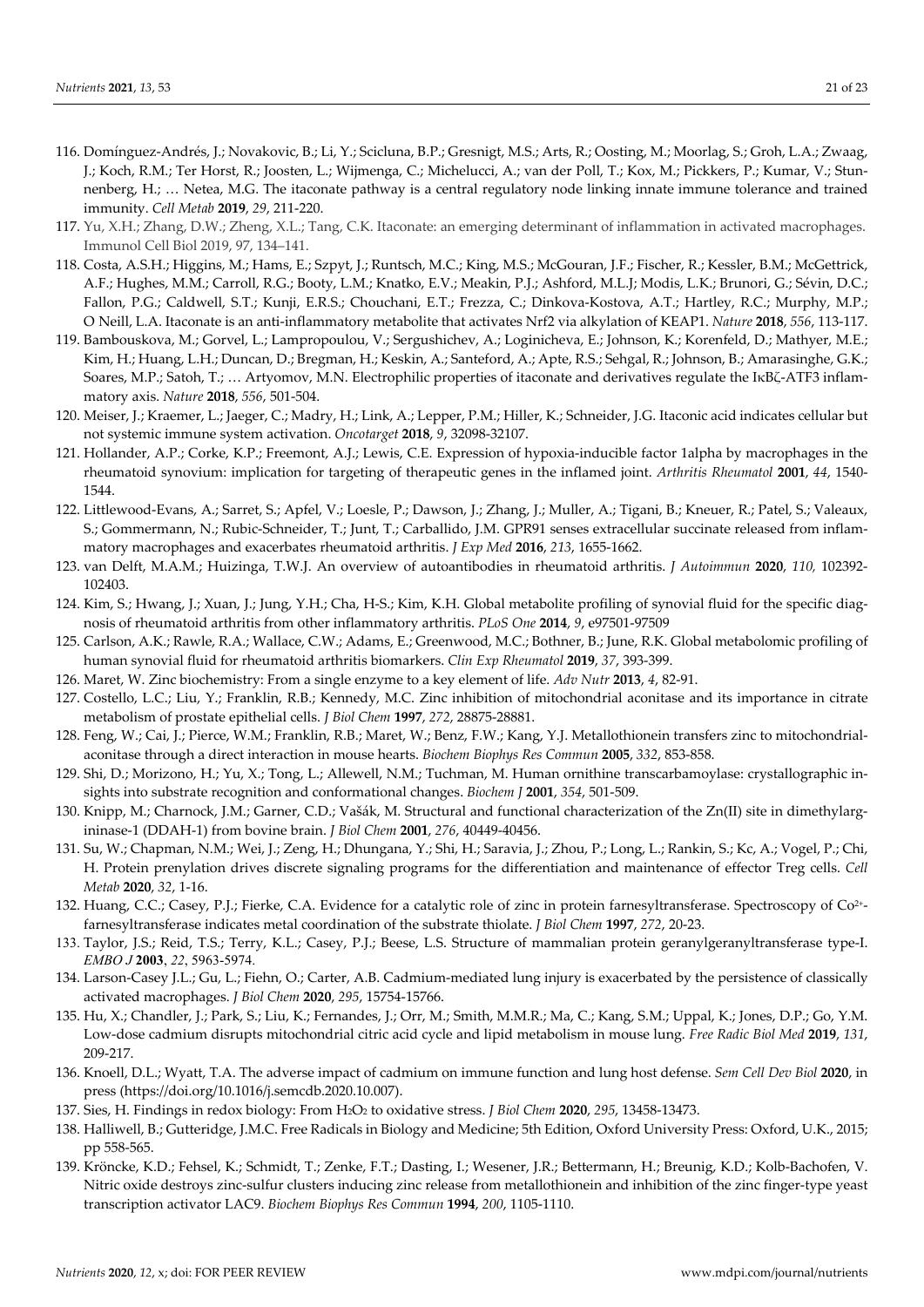- 140. Maret, W. Zinc Coordination environments in proteins as redox sensors and signal transducers. *Antioxid Redox Signal* **2006**, *8*, 1419-1441.
- 141. Misra, R.R.; Hochadel, J.F.; Smith, G.T.; Cook, J.C.; Waalkes, M.P.; Wink, D.A. Evidence that nitric oxide enhances cadmium toxicity by displacing the metal from metallothionein. *Chem Res Toxicol* **1996**, *9*, 326-332.
- 142. Gu, Z.; Kaul, M.; Yan, B.; Kridel, S.J.; Cui, J.; Strongin, A.; Smith, J.W.; Liddington, R.C.; Lipton, S.A. S-nitrosylation of matrix metalloproteinases: Signaling pathways to neuronal cell death. *Science* **2002**, *297*, 1186-1190.
- 143. Springman, E.B.; Angleton, E.L.; Birkedahl-Hansen, H.; Van Wart, H.E. Multiple modes of activation of latent human fibroblast collagenase: evidence for the role of a Cys73 active-site zinc complex in latency and a "cysteine switch" mechanism for activation. *Proc Natl Acad Sci USA* **1990**, *87*, 364-368.
- 144. Mateen, S.; Moin, S.; Khan, A.Q.; Zafar, A.; Fatima, N. Increased reactive oxygen species formation and oxidative stress in rheumatoid arthritis. *PLoS One* **2016**, *11*, e0152925-0152940.
- 145. García-González, A.; Gaxiola-Robles, R.; Zenteno-Savín, T. Oxidative stress in patients with rheumatoid arthritis. *Rev Invest Clin* **2015**, *67*, 46-53.
- 146. Quiñonez-Flores, C.M.; González-Chávez, S.A.; Del Río Nájera, D.; Pacheco-Tena, C. Oxidative stress relevance in the pathogenesis of the rheumatoid arthritis: a systematic review. *BioMed Res Int* **2016**, *2016*, 6097417-6097431.
- 147. da Fonseca, L.J.S.; Nunes-Souza, V.; Goulart, M.O.F.; Rabelo, L.A. Oxidative stress in rheumatoid arthritis: what the future might hold regarding novel biomarkers and add-on therapies. *Oxid Med Cell Longev* **2019**, *2019*, 7536805-7536821.
- 148. Wruck, C.J.; Fragoulis, A.; Gurzynski, A.; Brandenburg, L-O.; Kan, Y.W.; Chan, K.; Hassenpflug, J.; Freitag-Wolf, S.; Varoga, D.; Lippross, S.; Pufe, T. Role of oxidative stress in rheumatoid arthritis: insights from the Nrf2-knockout mice. *Ann Rheum Dis* **2011**, *70*, 844-850.
- 149. Kim, J.H.; Jeon, J.; Shin, M.; Won, Y.; Lee, M.; Kwak, J.S.; Lee, G.; Rhee, J.; Ryu, J.H.; Chun, C.H.; Chun, J.S. Regulation of the catabolic cascade in osteoarthritis by the zinc-ZIP8-MTF1 axis. *Cell* **2014**, *156*, 730-743.
- 150. Huang, T.C.; Chang, W.T.; Hu, Y.C.; Hsieh, B.S.; Cheng, H.L.; Yen, J.H.; Chiu, P.R.; Chang, K.L. Zinc protects articular chondrocytes through changes in Nrf2-mediated antioxidants, cytokines and matrix metalloproteinases. *Nutrients* **2018**, *10*, 471-487.
- 151. Jacquet, A.; Girodet, P.O.; Pariente, A.; Forest, K.; Mallet, L.; Moore, N. Phytalgic® a food supplement, vs placebo in patients with osteoarthritis of the knee or hip: a randomised double-blind placebo-controlled clinical trial. *Arthritis Res Ther* **2009**, *11*, R192-R201.
- 152. Jalili, M.; Kolahi, S.; Aref-Hosseini, S.R.; Mamegani, M.E.; Hekmatdoost, A. Beneficial role of antioxidants on clinical outcomes and erythrocyte antioxidant parameters in rheumatoid arthritis patients. *Int J Prev Med* **2014**, *5*, 835-840.
- 153. Peretz, A.; Neve, J.; Jeghers, O.; Pelen, F. Zinc distribution in blood components, inflammatory status and clinical indexes of disease activity during zinc supplementation in inflammatory rheumatic disease. *Am J Clin Nutr* **1993**, *57*, 690-694.
- 154. Herold, A.; Bucurenci, N.; Mazilu, E.; Szegli, G.; Sidenco, L.; Baican, I. Zinc aspartate in vivo and in vitro modulation of reactive oxygen species production by human neutrophils and monocytes. *Roum Arch Microbiol Immunol* **1993**, *52,* 101-108.
- 155. Simkin, P.A. Zinc sulphate in rheumatoid arthritis. *Prog Clin Biol Res* **1977**, *14*, 343-356.
- 156. Peretz, A.; Cantinieaux, B.; Nève, J.; Siderova, V.; Fondu, P. Effects of zinc supplementation on the phagocytic functions of polymorphonuclears in patients with inflammatory rheumatic disease. *J Trace Elem Electrol Health Dis* **1994**, *8*, 189-194.
- 157. Rasker, J.J.; Kardaun, S.H. Lack of beneficial effect of zinc sulphate in rheumatoid arthritis. *Scand J Rheumatol* **1982**, *11*, 168-170.
- 158. Fernández-Madrid, F. Zinc and copper in the treatment of rheumatic diseases. In *Copper and zinc in inflammatory and degenerative diseases.* Rainsford, K.D.; Milanino, R.; Sorenson, J.R.J.; Velo, G.P., Eds.; Kluwer Academic Publishers: Dordrecht, The Netherlands, 1998; pp 125-137.
- 159. Mattingly, P.C.; Mowat, A.G. Zinc sulphate in rheumatoid arthritis. *Ann Rheum Dis* **1982**, *41*, 456-457.
- 160. Cerhan, J.R.; Saag, K.G.; Merlino, L.A.; Mikuls, T.R.; Criswell, L.A. Antioxidants micronutrients and risk of rheumatoid arthritis in a cohort of older women. *Am J Epidemiol* **2002**, *157*, 345-354.
- 161. Milner, J.; Cawston, T. Matrix metalloproteinase knockout studies and the potential use of matrix metalloproteinase inhibitors in the rheumatic diseases. *Curr Drug Targets Inflamm Allergy* **2005**, *4*, 363-375.
- 162. Fields, G.B. New strategies for targeting matrix metalloproteinases. *Matrix Biol* **2015**, *44–46*, 239-246.
- 163. Kaneko, K.; Williams, R.O.; Dransfield, D.T.; Nixon, A.E.; Sandison, A.; Itoh, Y. Selective inhibition of membrane type 1 matrix metalloproteinase abrogates progression of experimental inflammatory arthritis: synergy with tumor necrosis factor blockade. *Arthritis Rheumatol* **2016**, *68*, 521-531.
- 164. Xue, M.; McKelvey, K.; Shen, K.; Minhas, N.; March, L.; Park, S.Y.; Jackson, C.J. Endogenous MMP-9 and not MMP-2 promotes rheumatoid synovial fibroblast survival, inflammation and cartilage degradation. *Rheumatology* **2014**, *53*, 2270-2279.
- 165. Settle, S.; Vickery, L.; Nemirovskiy, O.; Vidmar, T.; Bendele, A.; Messing, D.; Ruminski, P.; Schnute, M.; Sunyer, T. Cartilage degradation biomarkers predict efficacy of a novel, highly selective matrix metalloproteinase 13 inhibitor in a dog model of osteoarthritis: confirmation by multivariate analysis that modulation of type II collagen and aggrecan degradation peptides parallels pathologic changes. *Arthritis Rheumatol* **2010**, *62*, 3006-3015.
- 166. Ruminski, P.G.; Massa, M.; Strohbach, J.; Hanau, C.E.; Schmid, M.; Scholten, J.A.; Fletcher, T.R.; Hamper, B.C.; Carroll, J.N.; Shieh, H.S.; Caspers, N.; Collins, B.; Grapperhaus, M.; Palmquist, K.E.; Collins, J.; Baldus, J.E.; Hitchcock, J.; Kleine, H.P.; Rogers,